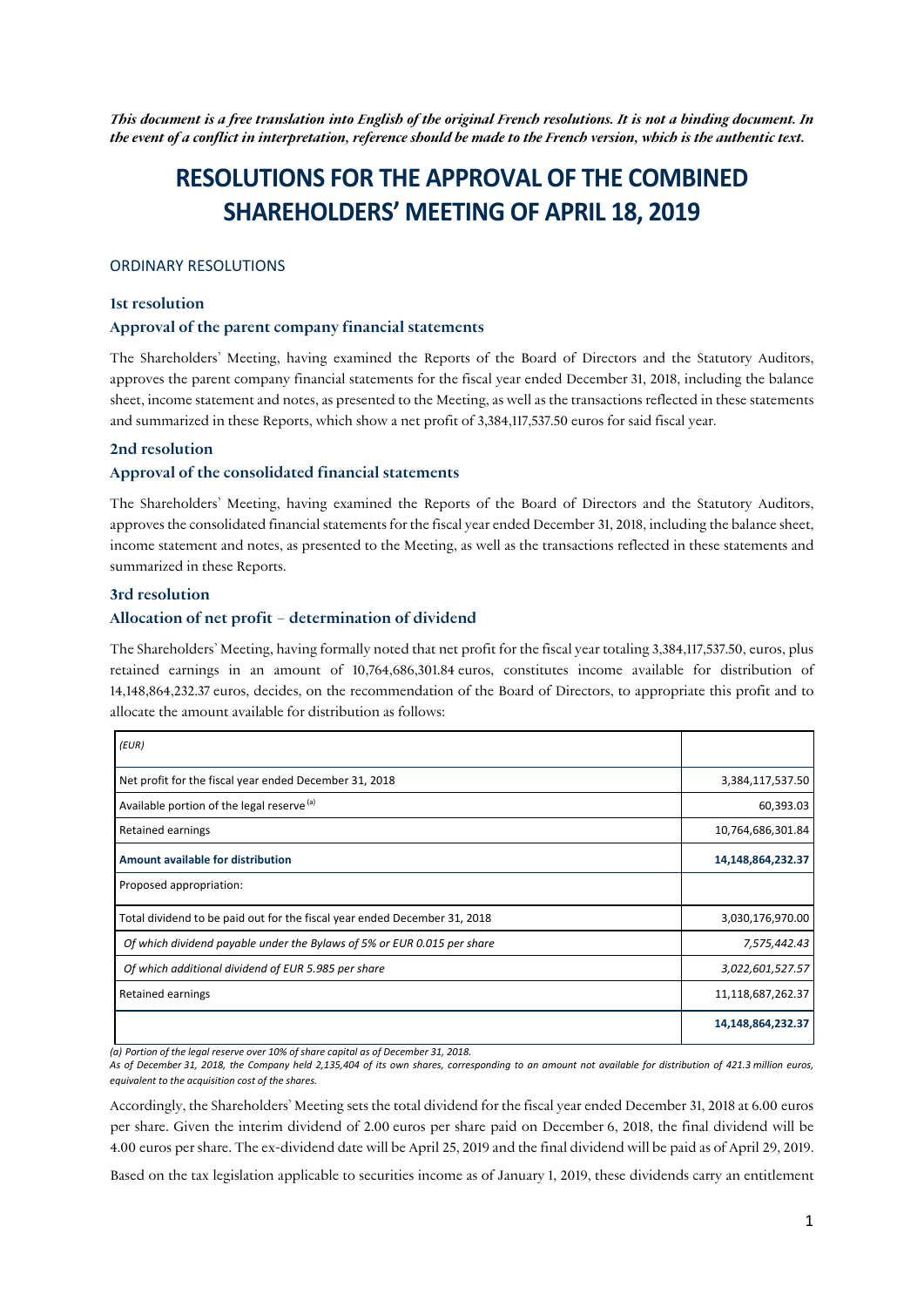to a tax deduction of 40% for French tax residents who have opted for all their eligible income from securities to be taxed at a progressive rate.

The dividend is paid as a priority from distributable income from dividends received from subsidiaries eligible for the parent company plan within the meaning of Directive 2011/96/EU ("Eligible Subsidiaries") in the following order of priority: (i) firstly from dividends received from Eligible Subsidiaries whose registered office is in an EU member state other than France; (ii) then from dividends received from Eligible Subsidiaries whose registered office is in France; and (iii) lastly from dividends received from Eligible Subsidiaries whose registered office is in a non-EU country.

 authorizations granted, the corresponding amount of unpaid dividends will be allocated to retained earnings. Lastly, should the Company hold, at the time of payment of this final dividend, any treasury shares under

 As required by law, the Shareholders' Meeting observes that the gross dividends per share paid out in respect of the past three fiscal years were as follows:

| Fiscal year | Type         | Payment date     | Gross dividend<br>(EUR) |
|-------------|--------------|------------------|-------------------------|
| 2017        | Interim      | December 7, 2017 | 1.60                    |
|             | Final        | April 19, 2018   | 3.40                    |
|             | <b>TOTAL</b> |                  | 5.00                    |
| 2016        | Interim      | December 1, 2016 | 1.40                    |
|             | Final        | April 21, 2017   | 2.60                    |
|             | <b>TOTAL</b> |                  | 4.00                    |
| 2015        | Interim      | December 3, 2015 | 1.35                    |
|             | Final        | April 21, 2016   | 2.20                    |
|             | <b>TOTAL</b> |                  | 3.55                    |

# **4th resolution**

#### **Approval of related-party agreements and commitments**

 and commitments covered by Article L.225-38 of the French Commercial Code, approves the agreements and The Shareholders' Meeting, having examined the Statutory Auditors' Special Report on the related-party agreements commitments set out in said Report.

#### **5th resolution**

#### **Ratification of the co-optation of Sophie Chassat as Director**

 Chassat will serve for the remainder of Natacha Valla's term of office, which will end at the close of the Ordinary The Shareholders' Meeting, having examined the Board of Directors' Report, decides to ratify the co-optation of Sophie Chassat as Director, which had been decided by the Board of Directors at its meeting of October 25, 2018. Sophie Shareholders' Meeting convened in 2019 to approve the financial statements for the year ended December 31, 2018.

#### **6th resolution**

#### **Renewal of Bernard Arnault's term of office as Director**

 The Shareholders' Meeting, having examined the Board of Directors' Report, decides to renew Bernard Arnault's term of office as Director for a period of three years that will end at the close of the Ordinary Shareholders' Meeting convened in 2022 to approve the financial statements for the previous fiscal year.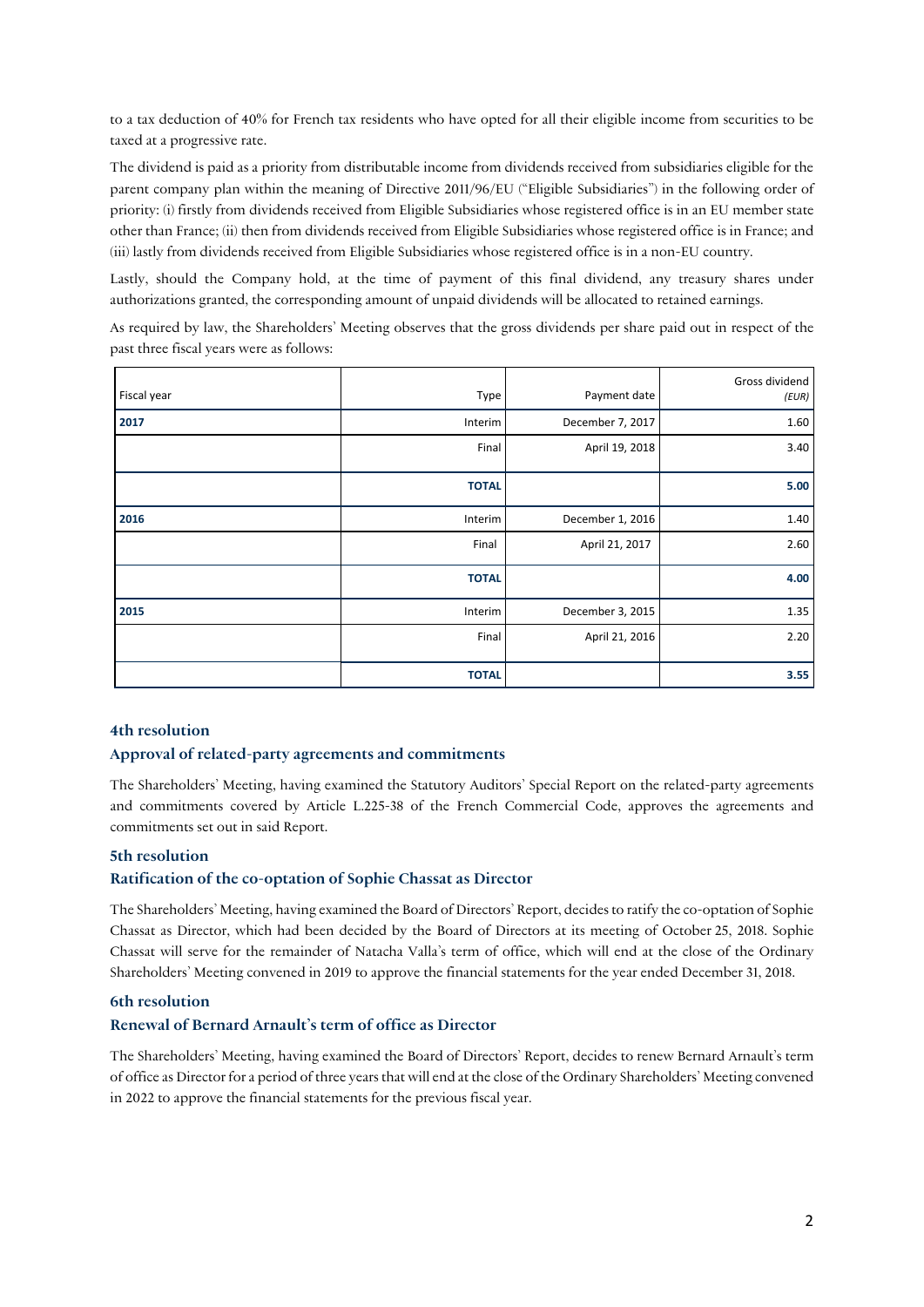# **7th resolution Renewal of Sophie Chassat's term of office as Director**

The Shareholders' Meeting, having examined the Board of Directors' Report, decides to renew Sophie Chassat's term of office as Director for a period of three years that will end at the close of the Ordinary Shareholders' Meeting convened in 2022 to approve the financial statements for the previous fiscal year.

# **8th resolution**

# **Renewal of Clara Gaymard's term of office as Director**

The Shareholders' Meeting, having examined the Board of Directors' Report, decides to renew Clara Gaymard's term of office as Director for a period of three years that will end at the close of the Ordinary Shareholders' Meeting convened in 2022 to approve the financial statements for the previous fiscal year.

## **9th resolution**

# **Renewal of Hubert Védrine's term of office as Director**

 The Shareholders' Meeting, having examined the Board of Directors' Report, decides to renew Hubert Védrine's term of office as Director for a period of three years that will end at the close of the Ordinary Shareholders' Meeting convened in 2022 to approve the financial statements for the previous fiscal year.

#### **10th resolution**

## **Appointment of Iris Knobloch as Director**

The Shareholders' Meeting, having examined the Board of Directors' Report, decides to appoint Iris Knobloch as Director for a period of three years that will end at the close of the Ordinary Shareholders' Meeting convened in 2022 to approve the financial statements for the previous fiscal year.

#### **11th resolution**

## **Appointment of Yann Arthus-Bertrand as Advisory Board member**

 The Shareholders' Meeting, having examined the Board of Directors' Report, decides to appoint Yann Arthus-Bertrand convened in 2022 to approve the financial statements for the previous fiscal year. as Advisory Board member for a period of three years that will end at the close of the Ordinary Shareholders' Meeting

#### **12th resolution**

# **Approval of the items of compensation paid or awarded to Bernard Arnault, Chairman and Chief Executive Officer, for fiscal year 2018**

Pursuant to Articles L.225-37-2 and L.225-100 of the French Commercial Code, the Shareholders' Meeting approves the fixed and variable components of the total compensation and benefits of any type paid or awarded to Bernard Arnault for the fiscal year ended December 31, 2018, as presented in §3.1 of the Board of Directors' Report on the draft resolutions and included in the brochure for the Shareholders' Meeting.

#### **13th resolution**

# **Approval of the items of compensation paid or awarded to Antonio Belloni, Group Managing Director, for fiscal year 2018**

 fixed and variable components of the total compensation and benefits of any type paid or awarded to Antonio Belloni Pursuant to Articles L.225-37-2 and L.225-100 of the French Commercial Code, the Shareholders' Meeting approves the for the fiscal year ended December 31, 2018, as presented in §3.1 of the Board of Directors' Report on the draft resolutions and included in the brochure for the Shareholders' Meeting.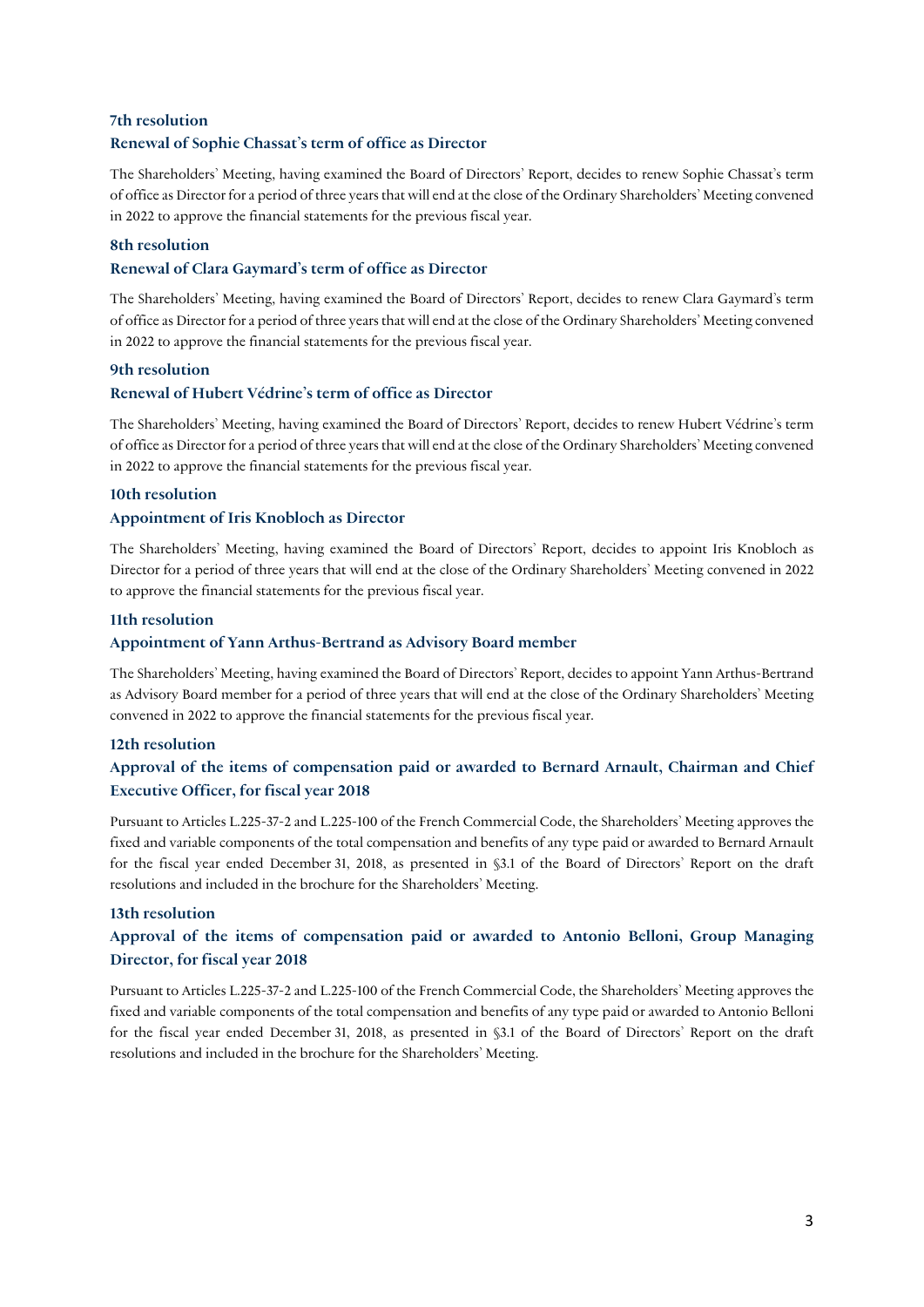### **Approval of the compensation policy for the Chairman and Chief Executive Officer**

 guidelines used to determine and structure the fixed, variable and exceptional components of the total compensation §3.2 of the Board of Directors' Report on the draft resolutions and included in the brochure for the Shareholders' The Shareholders' Meeting, having examined the Board of Directors' Report on corporate governance prepared in accordance with Articles L.225-37 and L.225-37-2 of the French Commercial Code, approves the principles and and benefits of any type payable to the individual serving as Chairman and Chief Executive Officer, as presented in Meeting.

#### **15th resolution**

#### **Approval of the compensation policy for the Group Managing Director**

 guidelines used to determine and structure the fixed, variable and exceptional components of the total compensation and benefits of any type payable to any individual serving as Group Managing Director, as presented in §3.2 of the Board of Directors' Report on the draft resolutions and included in the brochure for the Shareholders' Meeting. The Shareholders' Meeting, having examined the Board of Directors' Report on corporate governance prepared in accordance with Articles L.225-37 and L.225-37-2 of the French Commercial Code, approves the principles and

#### **16th resolution**

# **Company's shares for a maximum purchase price of 400 euros per share, thus a maximum cumulative Authorization to be granted to the Board of Directors, for a period of 18 months, to trade in the amount of 20.2 billion euros**

 its powers in this regard, in accordance with the provisions of Articles L.225-209 *et seq.* of the French Commercial Code The Shareholders' Meeting, having examined the Board of Directors' Report, authorizes this body, which may delegate and of Regulation (EU) No. 596/2014 of April 16, 2014, to arrange for the Company to acquire its own shares.

Shares may be acquired to meet any objective compatible with provisions in force at the time, and in particular to:

- (i) provide market liquidity or share liquidity services (purchases/sales) via an investment service provider acting independently under a liquidity contract set up by the Company in compliance with the AMF-approved AMAFI ethics charter;
- employees or company officers of the Company or of any related undertaking under the conditions provided by (ii) cover stock option plans, awards of bonus shares or of any other shares, or share-based payment plans, benefiting the French Commercial Code, in particular its Articles L.225-180 and L.225-197-2;
- (iii) cover debt securities that may be exchanged for the Company's shares and, more generally, securities giving access to the Company's shares, notably by way of conversion, tendering of a coupon, reimbursement or exchange;
- (iv) be retired subject to the approval of the seventeenth resolution of this Shareholders' Meeting;
- (v) be held and later presented for consideration as an exchange or payment in connection with external growth operations, up to a maximum of 5% of the share capital;
- (vi) more generally, carry out any permitted transactions or any transaction that would be authorized in future under regulations in force at that time, or that would involve an already accepted market practice or one that would come to be accepted by the AMF.

 or the highest current independent purchase offer on the trading platform where the purchase is to take place. The purchase price at which the Company may acquire its own shares may not exceed 400 euros per share, with the understanding that the Company may not purchase shares at a price greater than the higher of the following two values: the last quoted share price resulting from the execution of a transaction in which the Company was not a stakeholder,

 In the event of a capital increase through the capitalization of reserves and bonus share awards as well as in cases of a stock split or reverse stock split, the purchase price indicated above will be adjusted by a multiplying coefficient equal to the ratio of the number of shares making up the Company's share capital before and after the transaction.

 The maximum number of shares that may be purchased during the share repurchase program may not exceed 10% of the share capital, adjusted to reflect transactions affecting the share capital occurring after this Meeting, it being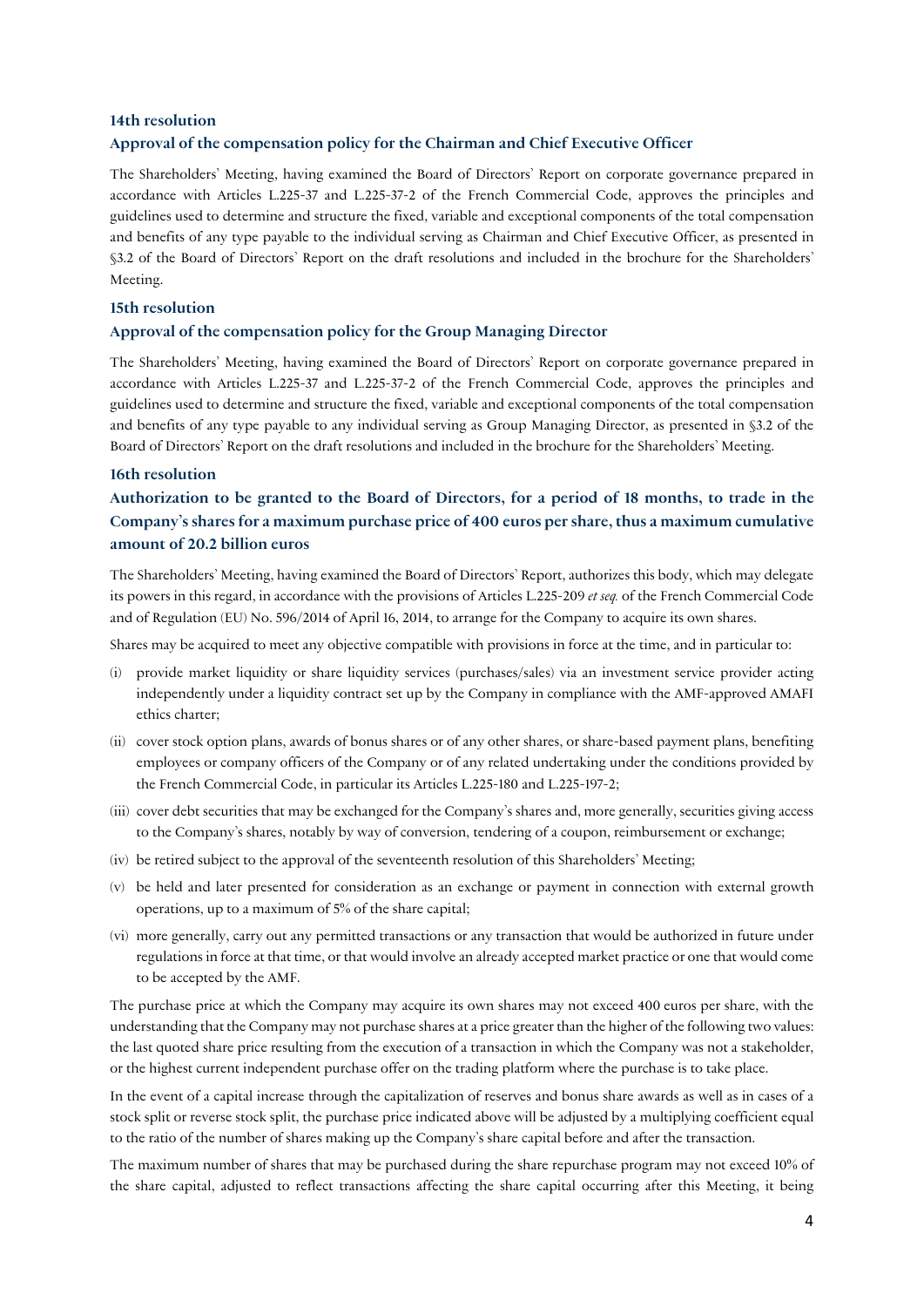a merger, spin-off or contribution transaction may not exceed 5% of the share capital as of the date of the transaction. specified that (i) if this authorization is used in the specific case of shares repurchased under the liquidity contract in accordance with Article L.225-209, par. 2 of the French Commercial Code, the number of shares taken into consideration to calculate the 10% limit is the number of shares purchased less the number of shares resold during the authorization period and (ii) the number of treasury shares provided as consideration or exchanged in connection with

As of December 31, 2018, the limit of 10% of the share capital corresponded to 50,502,949 shares. The maximum total amount dedicated to these purchases may not exceed 20.2 billion euros.

 any method in compliance with applicable laws and regulations, including through negotiated transactions. The share acquisition transactions described above, as well as any sale or transfer of these shares, may be carried out by

 under the conditions provided by law, in order to: All powers are granted to the Board of Directors to implement this authorization. The Board of Directors may delegate said powers to the Chief Executive Officer, or, where applicable, with the latter's consent, to a Group Managing Director

- decide to implement this authorization;
- adjust the aforementioned maximum purchase price to reflect, in the event of a change in the share's nominal value, stock split, the distribution of reserves or of any other assets, the redemption of share capital or any other transaction affecting equity, the impact of such transactions on the share's value; an increase in the share capital through the capitalization of reserves and bonus share awards, a stock split or reverse
- set the terms and conditions under which will be protected, if applicable, the rights of the holders of securities giving access to the share capital or of share subscription or share purchase options, or the rights of those eligible to receive bonus shares, in accordance with legal, regulatory or contractual provisions;
- place any stock market orders, enter into any contracts, sign any documents, or enter into any agreements, particularly for keeping records of stock purchases and sales, in accordance with applicable regulations;
- file any declarations, carry out any formalities, and generally take any necessary action.

 Unless it obtains prior authorization from the Shareholders' Meeting, the Board of Directors may not take the decision to use this delegation of authority as from the date on which a third party files a proposal for a tender offer for the shares of the Company and until the end of the offer period.

 This authorization takes effect from the close of this Shareholders' Meeting for a period of 18 months and renders null and void the unused portion of the authorization of the same type granted to the Board of Directors by the Shareholders' Meeting of April 12, 2018 pursuant to its thirteenth resolution.

### EXTRAORDINARY RESOLUTIONS

#### **17th resolution**

# **Authorization to be granted to the Board of Directors, for a period of 18 months, to reduce the share capital by retiring shares held by the Company subsequent to a repurchase of its own shares**

 The Shareholders' Meeting, having examined the Reports of the Board of Directors and the Statutory Auditors and in accordance with the provisions of Article L.225-209 of the French Commercial Code,

- 1. authorizes the Board of Directors to reduce the Company's share capital on one or more occasions, in the proportions and at the times it shall decide, through the retirement of some or all of the shares acquired or to be acquired by the Company itself, up to a maximum of 10% of the share capital per 24-month period, it being specified that this limit shall apply to an amount of the Company's share capital that will be, as appropriate, adjusted to take into account transactions affecting the share capital occurring after this Shareholders' Meeting;
- 2. sets at 18 months the period of validity of this authorization and notes that this delegation of authority renders in its fourteenth resolution; null and void the as yet unused portion of the authorization granted by the Shareholders' Meeting of April 12, 2018
- 3. grants all powers to the Board of Directors to perform and record the share retirement and capital reduction transactions allowed under this authorization, carry out all required acts and formalities to this end (in particular,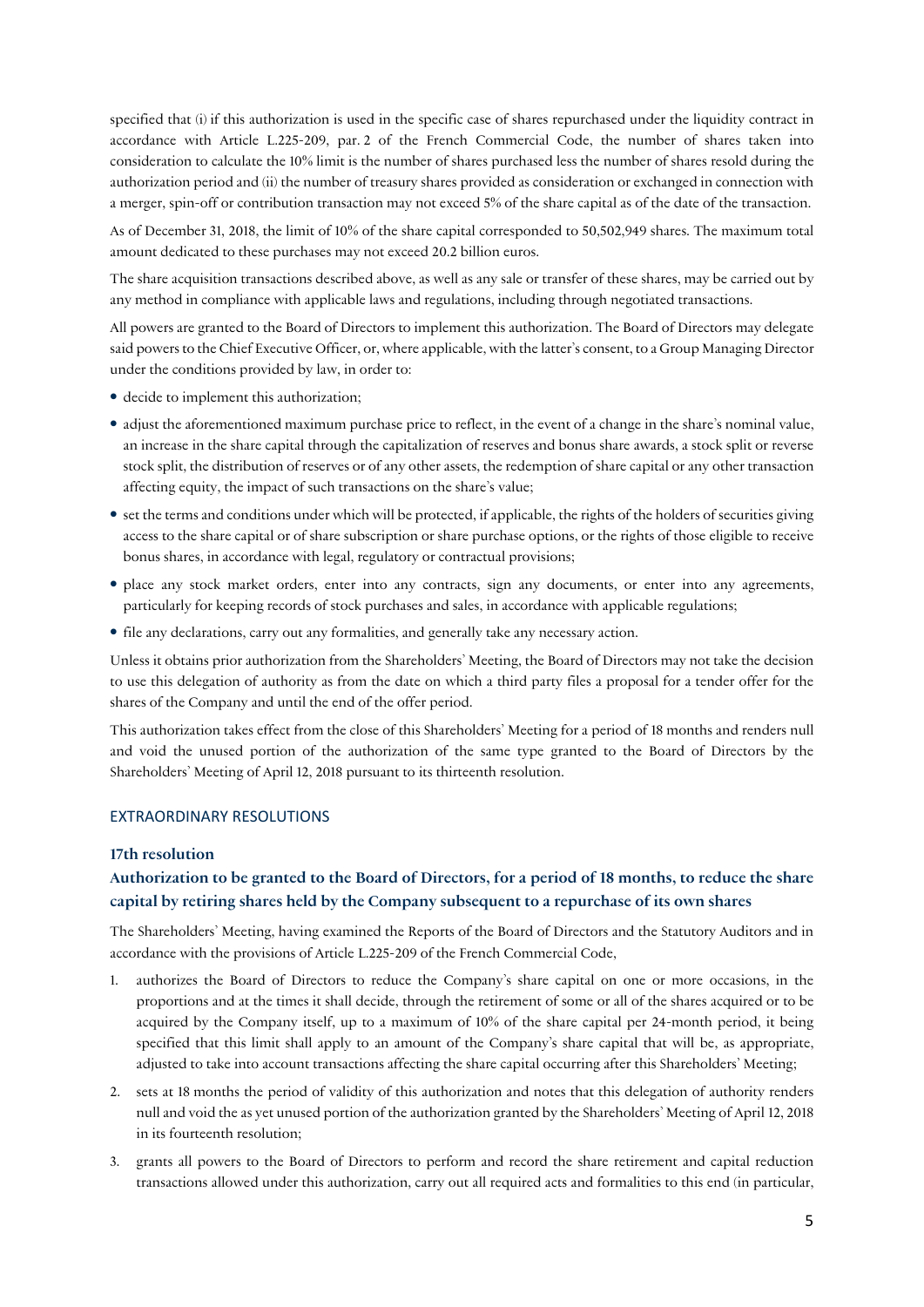filing any declarations with the AMF, deducting the difference between the purchase value of the retired shares and their par value from additional paid-in capital or other distributable reserves, reallocating the portion of the legal reserve having become available as a result of the capital reduction), amend the Bylaws accordingly, and generally take any necessary action;

### **18th resolution**

# **Delegation of authority to be granted to the Board of Directors, for a period of 26 months, to increase the share capital through the capitalization of profits, reserves, additional paid-in capital or other items**

The Shareholders' Meeting, having examined the Board of Directors' Report and in accordance with the provisions of the French Commercial Code, in particular those set forth in its Articles L. 225-129, L. 225-129-2 and L. 225-130, and having met the quorum and voting requirements for Ordinary Shareholders' Meetings,

- the issuance of securities to be paid up in cash, pursuant to the nineteenth, twentieth, twenty-first and twenty- of newly issued ordinary shares or by increasing the par value of existing shares, or by combining these two approaches. However, the Board of Directors may not take the decision to use this delegation of authority, unless it obtains prior authorization from the Shareholders' Meeting, as from the date on which a third party files a proposal for a tender offer for the Company's shares and until the end of the offer period; 1. delegates its authority to the Board of Directors to carry out, in the amounts and at the times it sees fit, one or more capital increases through the capitalization of all or a portion of profits, reserves, additional paid-in capital or other items as permitted by law and the Company's Bylaws, including in combination with a capital increase through second resolutions, provided they are approved by this Meeting, or as authorized under resolutions on the same subject that might supersede any of these resolutions during the validity period of this delegation, by way of awards
- 2. decides that if the Board of Directors uses this delegation of authority, the maximum nominal amount of capital increases that may be carried out is set at fifty (50) million euros,
	- it being specified that the nominal amount of any issues under this resolution will count toward the overall limit set out in the twenty-eighth resolution below, provided it is approved by this Meeting, or toward a limit that may be stipulated by any resolution on the same subject that might supersede this resolution during the validity period of this delegation,
	- it being specified that to the aforementioned limit may be added the total par value of any shares to be issued share purchase options, or the rights of those eligible to receive bonus shares; to protect the rights of holders of securities giving access to the share capital, share subscription options, or
- delegation supersedes, as from the date hereof, that granted by the Shareholders' Meeting of April 13, 2017 in its 3. grants this delegation of authority for a period of 26 months from the date of this Meeting and takes note that this eighteenth resolution;
- 4. takes note that this delegation of authority gives the Board of Directors full powers, which it may sub-delegate to the Chief Executive Officer or, where applicable and with the latter's consent, to a Group Managing Director, to implement this delegation, subject to the terms and conditions defined by law, and in particular to:
	- determine the total amount and nature of the items to be capitalized, determine the number of new shares to may be retroactive, from which the new shares will carry dividend rights or the effective date of the increase be issued and/or the new par value of the shares representing the share capital, and determine the date, which in par value,
	- decide that rights to fractions of shares will not be transferable, that the corresponding shares will be sold in be allocated to the holders of these rights, accordance with the procedures set forth in applicable regulations, and that the proceeds from this sale will
	- Company's share capital (in particular, a change in the par value of shares, a capital increase through the other transaction affecting equity) and lay down the measures that may be necessary to protect the rights of make any adjustments that may be necessary to account for the impact of any transactions affecting the capitalization of additional paid-in capital, reserves, profits or other items, bonus share awards, a stock split or a reverse stock split, a distribution of reserves or of any other assets, a redemption of share capital or any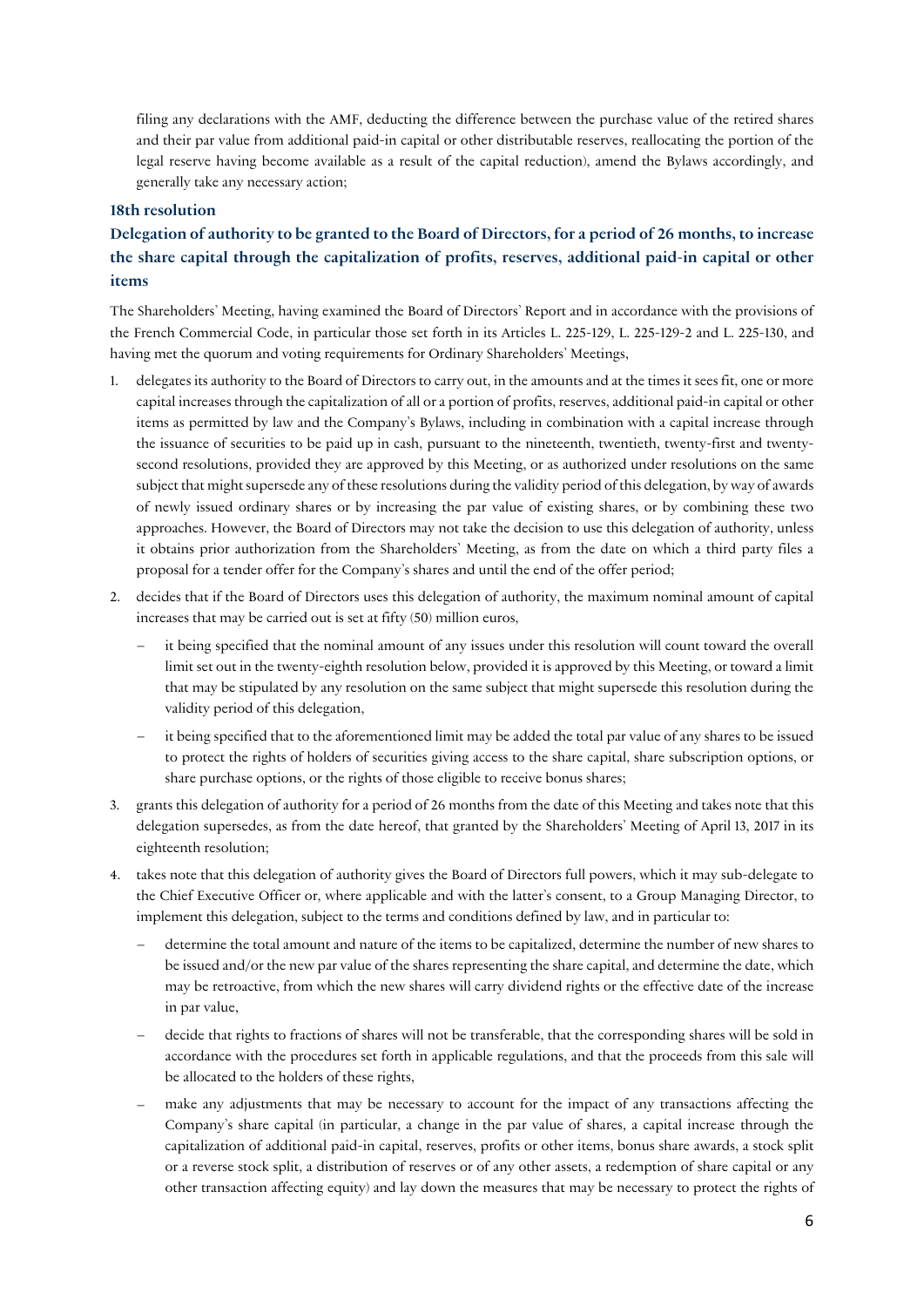the holders of securities giving future access to the share capital,

 take any measures and decisions and complete any formalities that may be necessary for the issuance, listing and financial servicing of the securities issued pursuant to this delegation and for the exercise of any rights that may be attached to these securities or that may result from the capital increases. and generally, enter into any agreement necessary to ensure the successful completion of the planned issues,

#### **19th resolution**

**Delegation of authority to be granted to the Board of Directors, for a period of 26 months, to issue ordinary shares and/or equity securities giving access to other equity securities or that confer rights to the allocation of debt securities, and/or securities giving access to equity securities to be issued, with preferential subscription rights** 

The Shareholders' Meeting, having examined the Board of Directors' Report and the Statutory Auditors' Special Report and in accordance with the provisions of the French Commercial Code, in particular those set forth in its Articles L.225- 127 to L.225-129-6, L.225-132 to L.225-134, and L.228-91 to L.228-92,

- 1. delegates its authority to the Board of Directors to issue, on one or more occasions and in the amounts and at the shares and/or equity securities giving access to other equity securities or that confer rights to the allocation of debt standalone basis, giving either immediate or future access, at any time or on a predetermined date, to equity securities to be issued by the Company, by subscription to be paid up either in cash or by offsetting of receivables, conversion, exchange, redemption, the tendering of a warrant or in any other manner, with the understanding conditions deemed appropriate by the Board of Directors, it being specified that the issuance of preference shares However, the Board of Directors may not take the decision to use this delegation of authority, unless it obtains tender offer for the Company's shares and until the end of the offer period; times it sees fit, on the French and/or international market, by way of public offerings, in euros or in any other currency or unit of account based on a basket of currencies, and with preferential subscription rights, ordinary securities and/or conventional or hybrid securities of any type, including subscription warrants issued on a that debt securities may be issued with or without guarantees and in forms, at rates, and under the terms and or securities giving immediate or future access to preference shares is excluded from the scope of this delegation. prior authorization from the Shareholders' Meeting, as from the date on which a third party files a proposal for a
- 2. decides that if the Board of Directors uses this delegation of authority,
	- the maximum nominal amount (excluding issue premiums) of the capital increases that may be carried out immediately or over time under this resolution is set at fifty (50) million euros, it being specified that the nominal amount of any issues under this resolution will count toward the overall limit set out in the twenty-eighth resolution below, provided it is approved by this Meeting, or toward a limit that may be stipulated by any resolution on the same subject that might supersede this resolution during the validity period of this delegation,
	- or other items in the form of awards of bonus shares during the validity period of this delegation of ratio of the number of shares making up the share capital after the transaction to this number before the in the event of a capital increase through the capitalization of additional paid-in capital, reserves, profits authority, the aforementioned nominal amount will be adjusted by a multiplying coefficient equal to the transaction,
	- to this limit will be added the total nominal amount of any additional shares that may need to be issued in the event of further financial transactions to protect the rights of holders of securities giving future access to the share capital, share subscription options, or share purchase options, or the rights of those eligible to receive bonus shares,

 the total nominal amount of the Company's debt securities that may be issued pursuant to this delegation of authority may not exceed five (5) billion euros or an equivalent value in a foreign currency as of the provided they are approved by this Meeting, or to be issued as authorized under resolutions on the same date any issue is decided, it being specified that the nominal amount of debt securities to be issued under the twentieth, twenty-first, twenty-second, twenty-third, twenty-fourth and twenty-fifth resolutions,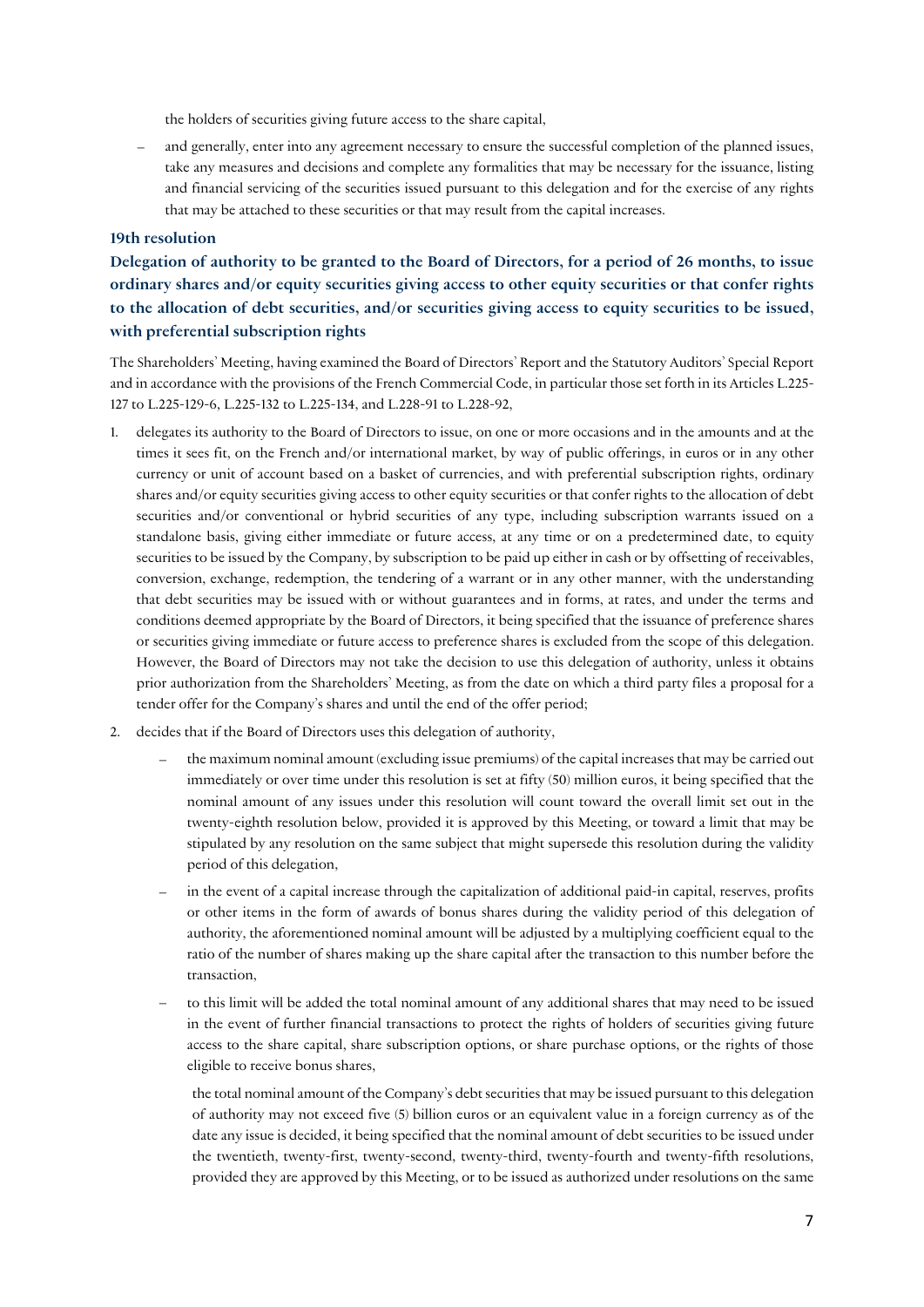subjects that might supersede any of these resolutions during the validity period of this delegation, will count toward this total amount;

- delegation supersedes, as from the date hereof, that granted by the Shareholders' Meeting of April 13, 2017 in its 3. grants this delegation of authority for a period of 26 months from the date of this Meeting and takes note that this twentieth resolution;
- 4. if the Board of Directors uses this delegation of authority,
	- decides that the shareholders will have preferential subscription rights and will be entitled to subscribe on an irreducible basis in proportion to the number of shares they hold at the time, with the understanding that the Board of Directors will have the power to grant reducible subscription rights and to provide an overallotment option designed exclusively to meet unfilled reducible subscription orders,
	- have not absorbed the entire issue, the Board of Directors may make use of the various means provided by law in the order it deems appropriate and, in particular, may offer to the public, either in France or abroad, all or a portion of the unsubscribed shares and/or securities, decides that, if the subscriptions made on an irreducible basis and, where applicable, on a reducible basis,
	- subject to the aforementioned conditions, and may also be granted free of charge to the holders of the decides that subscription warrants for the Company's shares may be issued through a subscription offer previously existing shares,
	- decide that the rights to acquire fractions of shares will not be transferable and that the corresponding shares decides that if standalone share subscription warrants are granted free of charge, the Board of Directors may will be sold,
	- takes note that, should this delegation of authority be used, the decision to issue securities giving access to the share capital will entail, in favor of the holders of these securities, the express waiver by the shareholders of their preferential rights to subscribe for the shares to which these securities will give access;
- by laws and regulations in force or, where applicable, by contractual clauses that protect the rights of the holders 5. decides that the Board of Directors may suspend the exercise of the rights attached to the securities issued for a period of up to three months and may take all appropriate steps to ensure that adjustments are made as required of securities giving access to the Company's share capital;
- 6. grants full powers to the Board of Directors, which may delegate these powers to the Chief Executive Officer or, where applicable and with the latter's consent, to a Group Managing Director, in order to:
	- implement this delegation, subject to the terms and conditions laid down by law,
	- offset the capital increase costs against the amount of the corresponding share premiums and deduct from that amount any sum that may be necessary to bring the legal reserve up to one-tenth of the new share capital after each increase,
	- determine and make any adjustments that may be necessary to account for the impact of any transactions affecting the Company's share capital (in particular, in the event of a change in the par value of shares, a capital awards, a stock split or reverse stock split, the distribution of reserves or of any other assets, the redemption of share capital or any other transaction affecting equity) and lay down the measures that may be necessary to protect the rights of the holders of securities giving future access to the share capital, increase through the capitalization of additional paid-in capital, reserves, profits or other items, bonus share
	- take any measures and decisions and complete any formalities that may be necessary for the issuance, listing and financial servicing of the securities issued pursuant to this delegation and for the exercise of any rights that may be attached to these securities or that may result from the capital increases. and generally, enter into any agreement necessary to ensure the successful completion of the planned issues,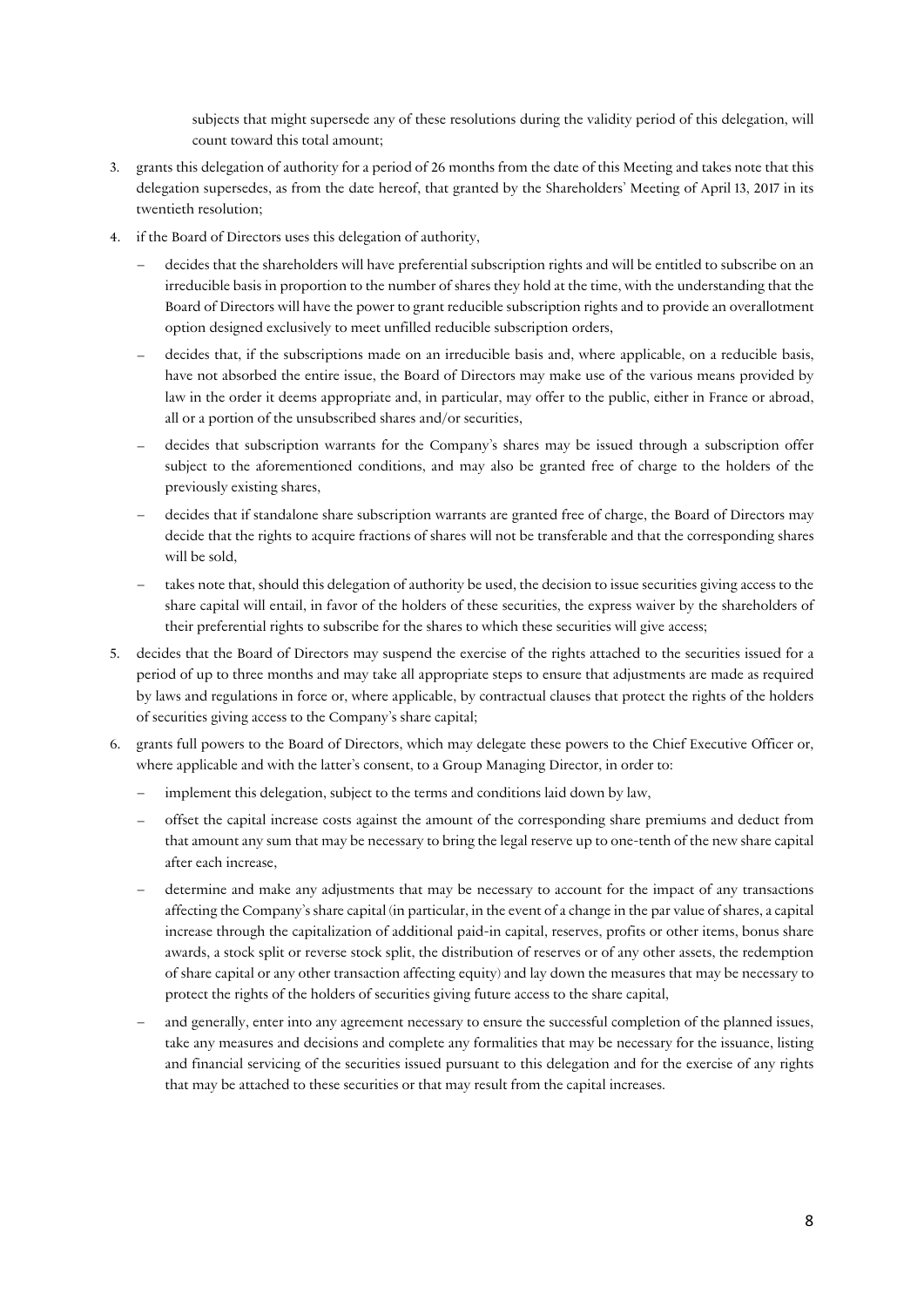**Delegation of authority to be granted to the Board of Directors, for a period of 26 months, to issue, by means of public offerings, ordinary shares, and/or equity securities giving access to other equity securities or that confer rights to the allocation of debt securities, and/or securities giving access to equity securities to be issued, without preferential subscription rights but with the option of granting a priority right** 

The Shareholders' Meeting, having examined the Board of Directors' Report and the Statutory Auditors' Special Report and in accordance with the provisions of the French Commercial Code, in particular those set forth in its Articles L.225- 127 to L.225-129-2, L.225-129-5 to L.225-129-6, L.225-134, L.225-135, L.225-136 *et seq.*, and L.228-91 to L.228-92,

- 1. delegates its authority to the Board of Directors to issue, on one or more occasions and in the amounts and at the currency or unit of account based on a basket of currencies, ordinary shares and/or equity securities giving access future access, at any time or on a predetermined date, to equity securities to be issued by the Company, by to preference shares is excluded from the scope of this delegation. However, the Board of Directors may not take the decision to use this delegation of authority, unless it obtains prior authorization from the Shareholders' Meeting, as from the date on which a third party files a proposal for a tender offer for the Company's shares and times it sees fit, on the French and/or international market, by way of public offerings, in euros or in any other to other equity securities or that confer rights to the allocation of debt securities and/or conventional or hybrid securities of any type, including subscription warrants issued on a standalone basis, giving either immediate or subscription to be paid up either in cash or by offsetting of receivables, conversion, exchange, redemption, the tendering of a warrant or in any other manner, with the understanding that debt securities may be issued with or without guarantees and in forms, at rates, and under the terms and conditions deemed appropriate by the Board of Directors, it being specified that the issuance of preference shares or securities giving immediate or future access until the end of the offer period;
- 2. decides that if the Board of Directors uses this delegation of authority,
	- the maximum nominal amount (excluding issue premiums) of the capital increases that may be carried out immediately or over time under this resolution is set at fifty (50) million euros, it being specified that the amount of any issues under this resolution will count toward the overall limit set out in the twenty-eighth resolution below, provided it is approved by this Meeting, or toward a limit that may be stipulated by any resolution on the same subject that might supersede this resolution during the validity period of this delegation,
	- in the event of a capital increase through the capitalization of additional paid-in capital, reserves, profits or other items in the form of awards of bonus shares during the validity period of this delegation of authority, the aforementioned nominal amount will be adjusted by a multiplying coefficient equal to the ratio of the number of shares making up the share capital after the transaction to this number before the transaction,
	- the event of further financial transactions to protect the rights of holders of securities giving future access to the share capital, share subscription options, or share purchase options, or the rights of those eligible to receive to this limit will be added the total nominal amount of any additional shares that may need to be issued in bonus shares,
	- the total nominal amount of the Company's debt securities that may be issued pursuant to this delegation of authority may not exceed five (5) billion euros or an equivalent value in a foreign currency as of the date any they are approved by this Meeting, or to be issued as authorized under resolutions on the same subjects that issue is decided, it being specified that the nominal amount of debt securities to be issued under the nineteenth, twenty-first, twenty-second, twenty-third, twenty-fourth and twenty-fifth resolutions, provided might supersede any of these resolutions during the validity period of this delegation, will count toward this total amount;
- delegation supersedes, as from the date hereof, that granted by the Shareholders' Meeting of April 13, 2017 in its 3. grants this delegation of authority for a period of 26 months from the date of this Meeting and takes note that this twenty-first resolution;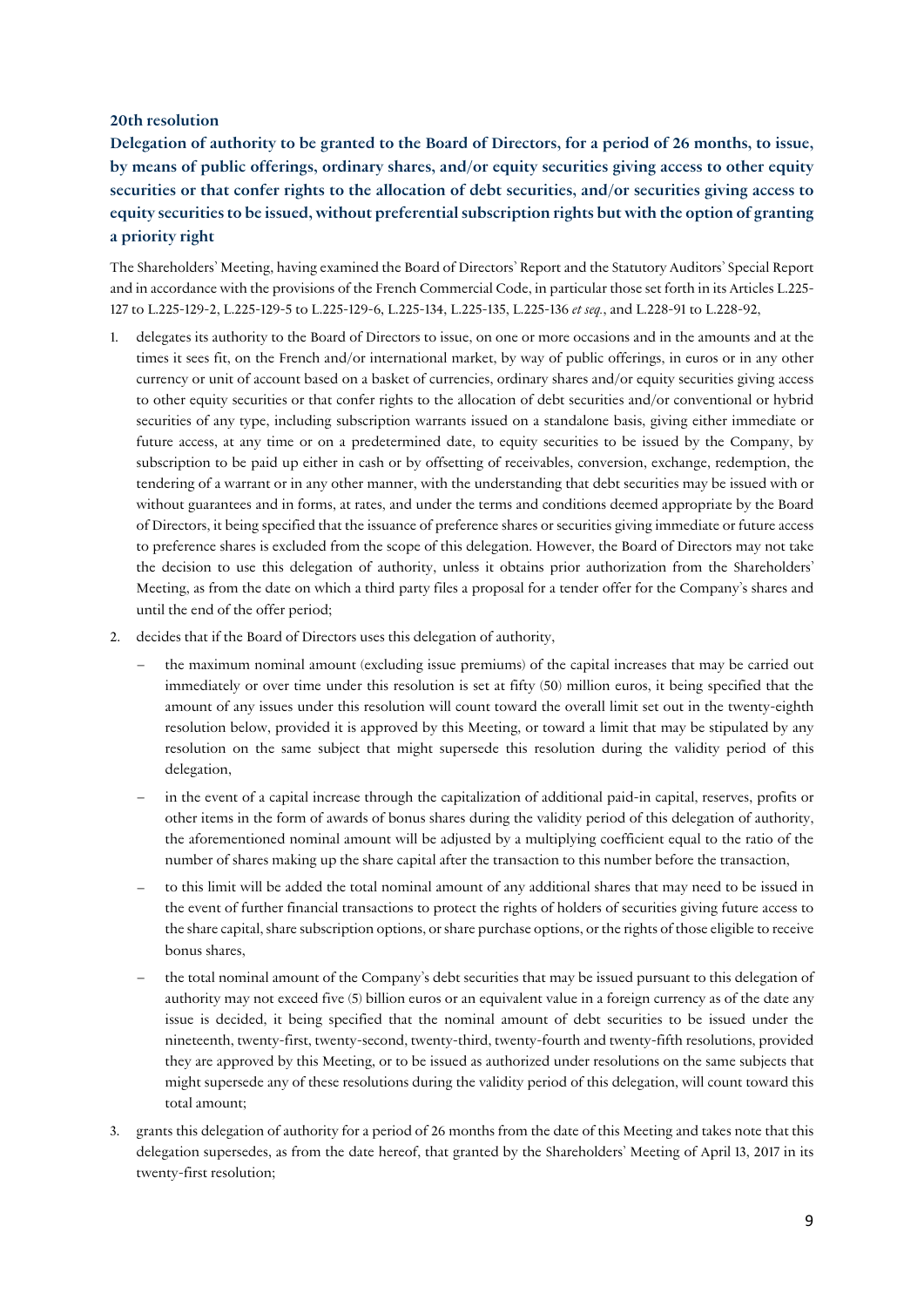- 4. decides to exclude the preferential rights of shareholders to subscribe for the shares and other securities that may subscription right over a specific period, not giving rise to the creation of transferable rights, which must be exercised in proportion to the number of shares held by each shareholder and may potentially be supplemented be issued under this resolution, leaving the Board of Directors the option, as provided for by Article L.225-135, par. 5 of the French Commercial Code, to grant to shareholders, for such a period and under such terms as it will determine in accordance with legal and regulatory provisions and for all or part of an issue made, a priority by a reducible subscription, it being specified that any securities that are not subscribed may be sold through a public offering in France and/or abroad;
- 5. takes note that, should this delegation of authority be used, the decision to issue securities giving access to the share capital will entail, in favor of the holders of these securities, the express waiver by the shareholders of their preferential rights to subscribe for the shares to which these securities will give access;
- by laws and regulations in force or, where applicable, by contractual clauses that protect the rights of the holders 6. decides that the Board of Directors may suspend the exercise of the rights attached to the securities issued for a period of up to three months and may take all appropriate steps to ensure that adjustments are made as required of securities giving access to the Company's share capital;
- under this delegation, taking into account the issue price of any standalone share subscription warrants that may the issuance (equivalent as of the date of this Meeting to the weighted average of the share price over the three subscription price for the capital increase, to which a discount of no more than 5% may be applied, after any adjustment of this average price in the event of a difference in the dates from which the shares carry dividend 7. decides, in accordance with Article L.225-136-1°, par. 1 of the French Commercial Code, that the amount of the consideration accruing and/or to accrue at a later date to the Company for each of the shares issued or to be issued be issued, will be at least equal to the minimum price set forth in the laws and regulations in force at the time of trading days on the regulated market of Euronext Paris immediately preceding the determination of the rights);
- 8. decides that if subscriptions by shareholders or the general public do not absorb the entire issue of securities, the Board of Directors may use any of the following options in the order it deems appropriate:
	- limit the issue to the amount of the subscriptions, provided this amount is at least three-fourths of the issue amount initially decided,
	- freely allocate all or a portion of the securities that were not subscribed,
	- offer to the public, either in France or abroad, all or a portion of the unsubscribed securities;
- 9. grants to the Board of Directors the same powers as those specified under point 6 of the nineteenth resolution for the approval of this Meeting, which it may delegate to the Chief Executive Officer, or if applicable and with the latter's consent, to a Group Managing Director.

 **Delegation of authority to be granted to the Board of Directors, for a period of 26 months, to issue allocation of debt securities, and/or securities giving access to equity securities to be issued, without ordinary shares and/or securities giving access to other equity securities or that confer rights to the preferential subscription rights, through a private placement limited to qualified investors or a select group of investors** 

The Shareholders' Meeting, having examined the Board of Directors' Report and the Statutory Auditors' Special Report, and in accordance with the provisions of the French Commercial Code, in particular those set forth in its Articles L.225- 127 to L.225-129, L.225-129-2, L.225-135, L.225-136, and L.228-91 to L.228-92, as well as the provisions of Article L.411- 2 II of the French Monetary and Financial Code:

 1. delegates its authority to the Board of Directors to issue, on one or more occasions and in the amounts and at the times it sees fit, on the French and/or international market, by way of an offering pursuant to Article L.411-2 II of the French Monetary and Financial Code, in euros or in any other currency or unit of account based on a basket of currencies, and without preferential subscription rights, ordinary shares and/or equity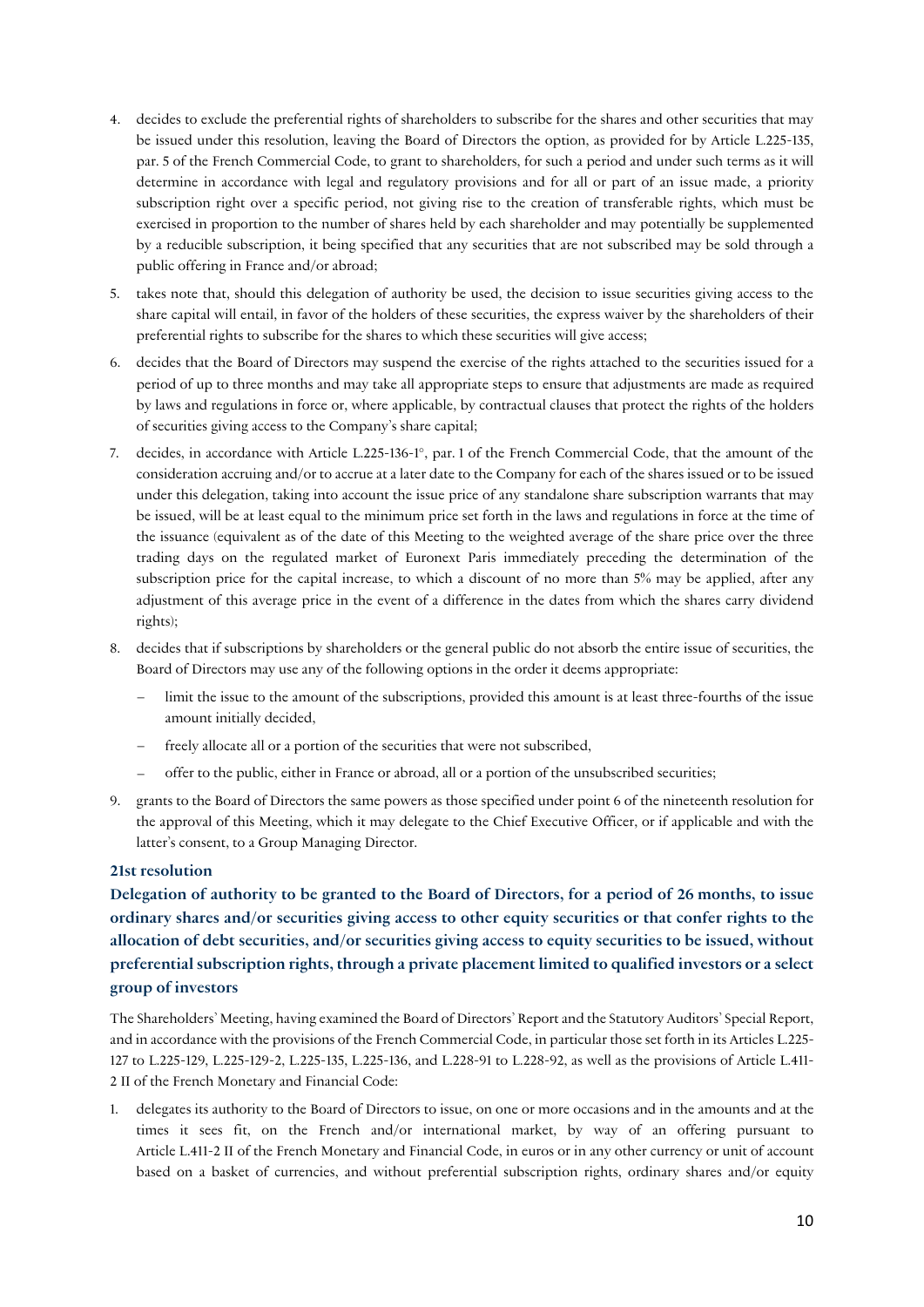securities giving access to other equity securities or that confer rights to the allocation of debt securities, and/or conventional or hybrid securities of any type, including subscription warrants issued on a standalone basis, and which give immediate or future access, at any time or on a predetermined date, to equity securities to be issued by the Company, by subscription to be paid up in cash or by offsetting of receivables, conversion, exchange, be issued with or without guarantees and in forms, at rates, and under the terms and conditions deemed immediate or future access to preference shares is excluded from the scope of this delegation. However, the Board Company's shares and until the end of the offer period; redemption, or the tendering of a warrant or in any other manner, with the understanding that debt securities may appropriate by the Board of Directors, it being specified that the issuance of preference shares or securities giving of Directors may not take the decision to use this delegation of authority, unless it obtains prior authorization from the Shareholders' Meeting, as from the date on which a third party files a proposal for a tender offer for the

- 2. decides that if the Board of Directors uses this delegation of authority,
	- toward the overall limit set out in the twenty-eighth resolution below, provided it is approved by this the maximum nominal amount (excluding issue premiums) of capital increases that may be carried out immediately or over time under this resolution is set at fifty (50) million euros and is limited to 20% of the share capital per year, it being specified that the nominal amount of any issues under this resolution will count Meeting, or, where applicable, toward any limit that may be stipulated by a resolution on the same subject that might supersede this resolution during the validity period of this delegation,
	- in the event of a capital increase through the capitalization of additional paid-in capital, reserves, profits or other items in the form of awards of bonus shares during the validity period of this delegation of authority, the aforementioned nominal amount will be adjusted by a multiplying coefficient equal to the ratio of the number of shares making up the share capital after the transaction to this number before the transaction,
	- the event of further financial transactions to protect the rights of holders of securities giving future access to the share capital, share subscription options, or share purchase options, or the rights of those eligible to receive to this limit will be added the total nominal amount of any additional shares that may need to be issued in bonus shares,
	- the total nominal amount of the Company's debt securities that may be issued pursuant to this delegation of authority may not exceed five (5) billion euros or an equivalent value in a foreign currency as of the date any they are approved by this Meeting, or to be issued as authorized under resolutions on the same subjects that issue is decided, it being specified that the nominal amount of debt securities to be issued under the nineteenth, twentieth, twenty-second, twenty-third, twenty-fourth and twenty-fifth resolutions, provided might supersede any of these resolutions during the validity period of this delegation, will count toward this total amount;
- delegation supersedes, as from the date hereof, that granted by the Shareholders' Meeting of April 13, 2017 in its 3. grants this delegation of authority for a period of 26 months from the date of this Meeting and takes note that this twenty-second resolution;
- 4. decides to exclude the preferential rights of shareholders to subscribe for the securities that may be issued under this resolution;
- 5. takes note that, should this delegation of authority be used, the decision to issue securities giving access to the share capital will entail, in favor of the holders of these securities, the express waiver by the shareholders of their preferential rights to subscribe for the shares to which these securities will give access;
- by laws and regulations in force or, where applicable, by contractual clauses that protect the rights of the holders 6. decides that the Board of Directors may suspend the exercise of the rights attached to the securities issued for a period of up to three months and may take all appropriate steps to ensure that adjustments are made as required of securities giving access to the Company's share capital;
- under this delegation, taking into account the issue price of any standalone share subscription warrants that may 7. decides, in accordance with Article L.225-136-1°, par. 1 of the French Commercial Code, that the amount of the consideration accruing and/or to accrue at a later date to the Company for each of the shares issued or to be issued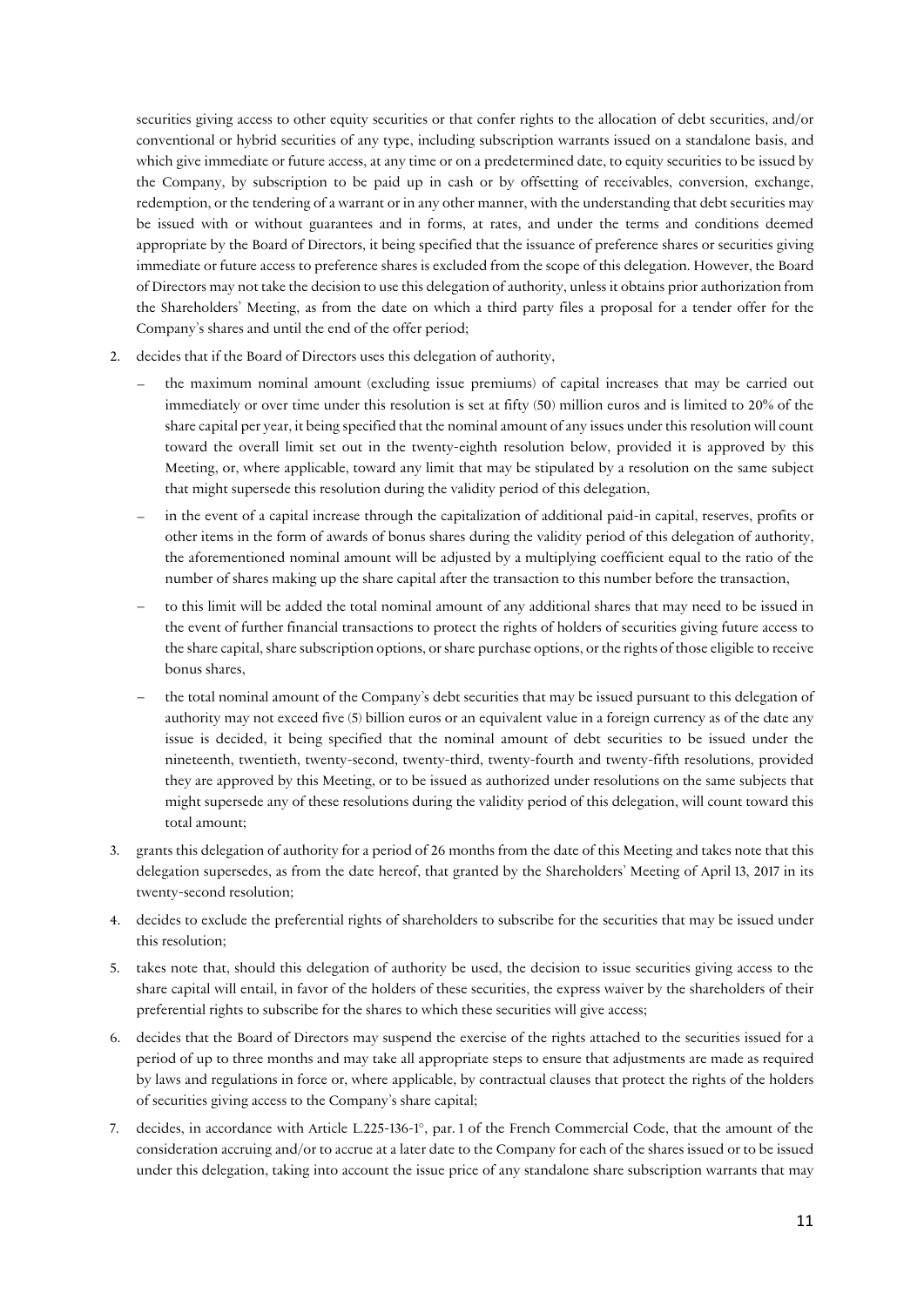the issuance (equivalent as of the date of this Meeting to the weighted average of the share price over the three subscription price for the capital increase, to which a discount of no more than 5% may be applied, after any adjustment of this average price in the event of a difference in the dates from which the shares carry dividend be issued, will be at least equal to the minimum price set forth in the laws and regulations in force at the time of trading days on the regulated market of Euronext Paris immediately preceding the determination of the rights);

8. grants to the Board of Directors the same powers as those specified under point 6 of the nineteenth resolution for the approval of this Meeting, which it may delegate to the Chief Executive Officer, or if applicable and with the latter's consent, to a Group Managing Director.

### **22nd resolution**

 **Authorization to be granted to the Board of Directors, for a period of 26 months, to set the issue price of the shares and/or securities giving access to share capital, in a total issue amount not to exceed 10% of the share capital per year, in connection with a capital increase issued without preferential share subscription rights under the twentieth and twenty-first resolutions** 

 and in accordance with the provisions of the second paragraph of Article L. 225-136-1° of the French Commercial Code, authorizes the Board of Directors, which may sub-delegate this authority as provided by law, for issues decided under the twentieth and twenty-first resolutions, provided they are approved by this Meeting, or to be issued as authorized under resolutions on the same subjects that might supersede any of these resolutions during the validity period of this delegation; and subject to the annual limit of 10% of the share capital as of the issue date, to depart from the rules for The Shareholders' Meeting, having examined the Board of Directors' Report and the Statutory Auditors' Special Report, determining the issue price of the shares established by these resolutions by applying a discount of no more than 10% to the weighted average of the share price over the three trading days on the regulated market of Euronext Paris immediately preceding the date when the subscription price for the capital increase is determined.

 This authorization is granted for a period of 26 months from the date of this Meeting and supersedes, as from the date hereof, that granted by the Shareholders' Meeting of April 13, 2017 in its twenty-third resolution.

#### **23rd resolution**

 **Delegation of authority to be granted to the Board of Directors, for a period of 26 months, to raise the number of securities to be issued in connection with capital increases, either with or without preferential subscription rights for shareholders, by exercising overallotment options in the event that the securities on offer are oversubscribed** 

 and in accordance with the provisions of Articles L.225-135-1 and R.225-118 of the French Commercial Code, The Shareholders' Meeting, having examined the Board of Directors' Report and the Statutory Auditors' Special Report,

- 1. delegates its authority to the Board of Directors to raise the number of shares or securities to be issued, whether with or without preferential subscription rights, at the same price as that of the original issue, within the time the resolution in application of which the issue is decided as well as the overall limit set out in the twenty-eighth resolution below, provided it is approved by this Meeting or, where applicable, toward a limit that may be unless it obtains prior authorization from the Shareholders' Meeting, as from the date on which a third party files periods and limits set forth in regulations in force as of the issue date, and subject to the limit authorized under stipulated by any resolution on the same subject that might supersede this resolution during the validity period of this delegation. However, the Board of Directors may not take the decision to use this delegation of authority, a proposal for a tender offer for the Company's shares and until the end of the offer period;
- delegation supersedes, as from the date hereof, that granted by the Shareholders' Meeting of April 13, 2017 in its 2. grants this delegation of authority for a period of 26 months from the date of this Meeting and takes note that this twenty-fourth resolution.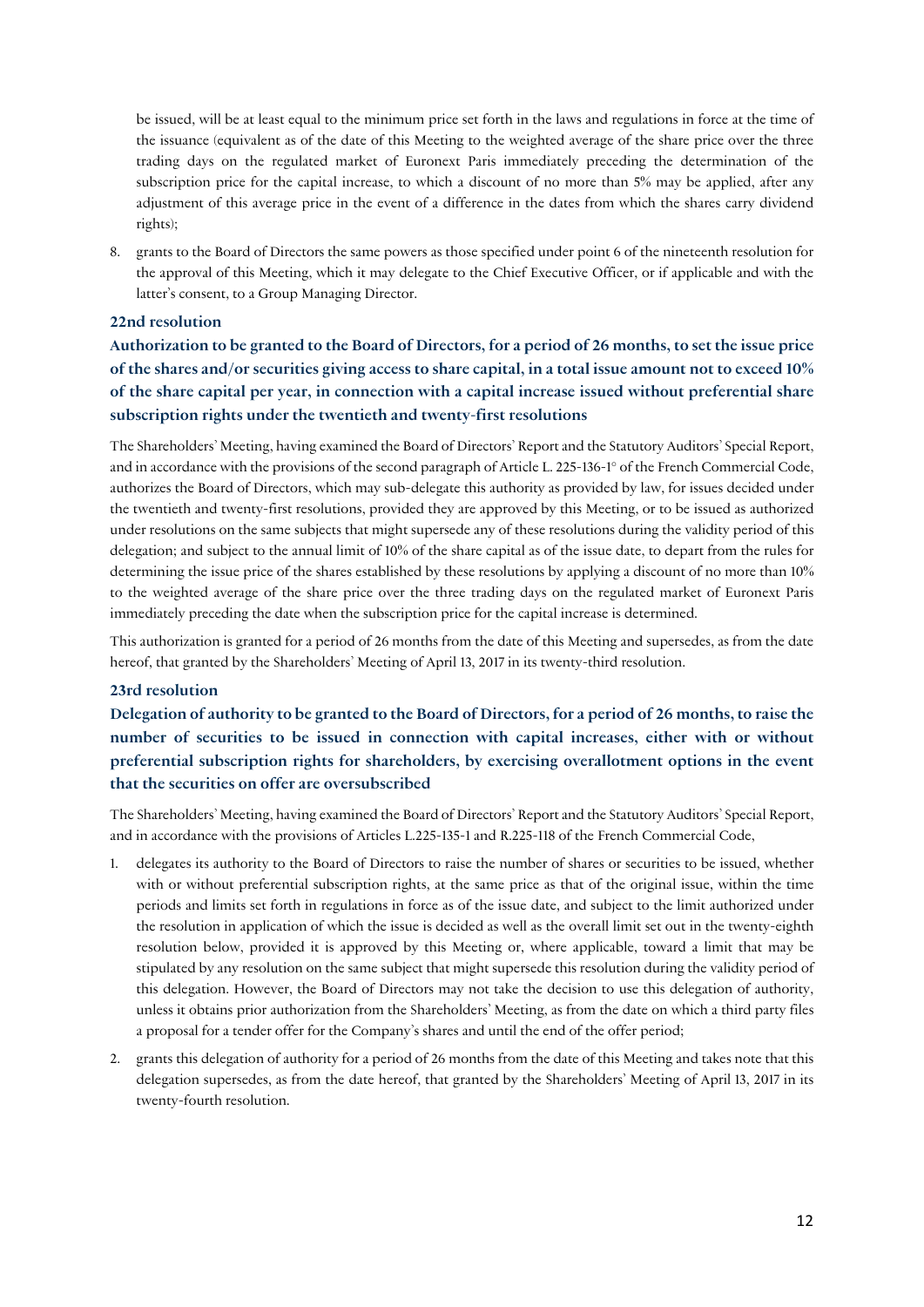**Delegation of authority to be granted to the Board of Directors, for a period of 26 months, to issue shares and/or equity securities giving access to other equity securities or that confer rights to the allocation of debt securities in consideration for securities tendered to any public exchange offer initiated by the Company** 

The Shareholders' Meeting, having examined the Board of Directors' Report and the Statutory Auditors' Special Report, and in accordance with the provisions of the French Commercial Code, in particular those set forth in its Articles L.225- 129, L.225-129-2, L.225-148, and L.228-91 to L.228-92,

- and/or equity securities giving access to other equity securities or that confer rights to the allocation of debt the Company for the securities of another company admitted to trading on a regulated market as defined under said Article L.225-148. However, the Board of Directors may not take the decision to use this delegation of authority, unless it obtains prior authorization from the Shareholders' Meeting, as from the date on which a third party files a proposal for a tender offer for the Company's shares and until the end of the offer period; 1. delegates its authority to the Board of Directors to issue, on one or more occasions and at the times it sees fit, shares securities in consideration for the securities tendered to a public exchange offer initiated in France or abroad by
- 2. decides that if the Board of Directors uses this delegation of authority,
	- the maximum nominal amount (excluding issue premiums) of the capital increases that may be carried out immediately or over time under this resolution is set at fifty (50) million euros, it being specified that the eighth resolution below, provided it is approved by this Meeting, or toward any limit that may be stipulated by a resolution on the same subject that might supersede this resolution during the validity period of this nominal amount of any issues under this resolution will count toward the overall limit set out in the twentydelegation;
	- in the event of a capital increase through the capitalization of additional paid-in capital, reserves, profits or other items in the form of awards of bonus shares during the validity period of this delegation of authority, the aforementioned nominal amount will be adjusted by a multiplying coefficient equal to the ratio of the number of shares making up the share capital after the transaction to this number before the transaction,
	- the event of further financial transactions to protect the rights of holders of securities giving future access to the share capital, share subscription options, or share purchase options, or the rights of those eligible to receive to this limit will be added the total nominal amount of any additional shares that may need to be issued in bonus shares,
	- the total nominal amount of the Company's debt securities that may be issued pursuant to this delegation of authority may not exceed five (5) billion euros or an equivalent value in a foreign currency as of the date any nineteenth, twentieth, twenty-first, twenty-second, twenty-third and twenty-fifth resolutions, provided they are approved by this Meeting, or to be issued as authorized under resolutions on the same subjects that might issue is decided, it being specified that the nominal amount of debt securities to be issued under the supersede any of these resolutions during the validity period of this delegation, will count toward this total amount;
- delegation supersedes, as from the date hereof, that granted by the Shareholders' Meeting of April 13, 2017 in its 3. grants this delegation of authority for a period of 26 months from the date of this Meeting and takes note that this twenty-fifth resolution;
- 4. takes note that the shareholders of the Company will not have preferential subscription rights to the shares and/or securities issued pursuant to this delegation, which are exclusively to be presented as consideration for securities tendered to a public exchange offer initiated by the Company;
- 5. takes note that the price of the shares and/or securities issued under this delegation of authority will be determined on the basis of applicable law regarding public exchange offers;
- 6. decides that if this delegation of authority is used, the Board of Directors will have full powers, which it may subdelegate within the limits provided by law, in particular to implement this delegation and the related capital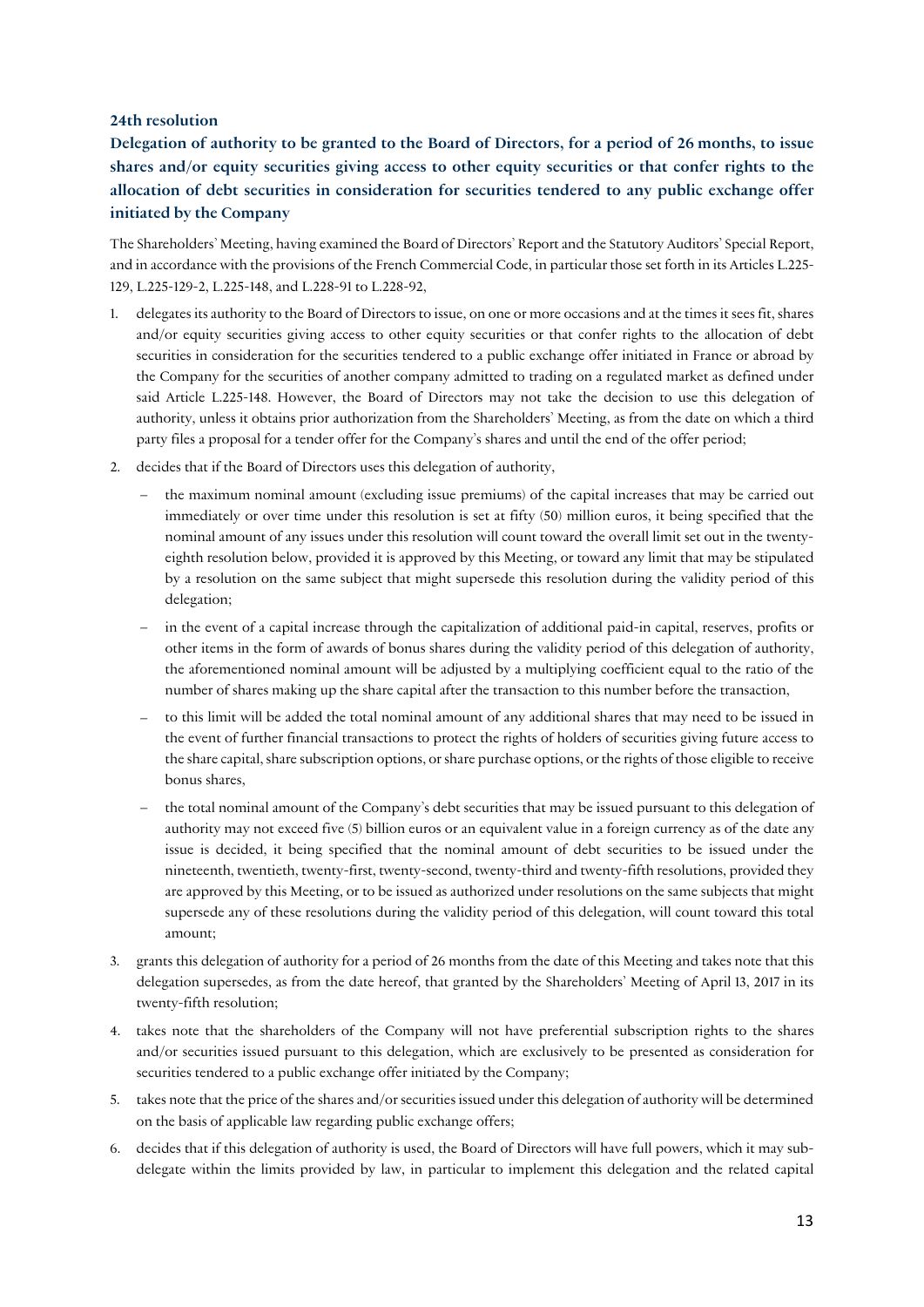increases, to offset the costs of the capital increases against the amount of the corresponding premiums, and deduct from that amount any sums necessary to bring the legal reserve up to one-tenth of the new share capital following each increase;

### **25th resolution**

 **giving access to the share capital Delegation of authority to be granted to the Board of Directors, for a period of 26 months, to issue, up to a maximum of 10% of share capital, ordinary shares and/or equity securities giving access to other equity securities of the Company or that confer rights to the allocation of debt securities in consideration for the contributions in kind to the Company of equity securities or other securities** 

 and in accordance with the provisions of the French Commercial Code, in particular those set forth in its Articles L.225-147 and L.225-147-1, The Shareholders' Meeting, having examined the Board of Directors' Report and the Statutory Auditors' Special Report,

- 1. delegates to the Board of Directors the powers necessary to issue, on one or more occasions, at the times it sees fit, giving access to other equity securities of the Company or that confer rights to the allocation of debt securities, in it obtains prior authorization from the Shareholders' Meeting, as from the date on which a third party files a proposal for a tender offer for the Company's shares and until the end of the offer period; in a total issue amount not to exceed 10% of the share capital as of the date of issuance, shares or equity securities consideration for contributions in kind made to the Company and consisting of equity securities or securities giving access to the share capital, in cases where the provisions of Article L.225-148 of the French Commercial Code do not apply. However, the Board of Directors may not take the decision to use this delegation of authority, unless
- 2. decides that if the Board of Directors uses this delegation of authority,
	- the maximum nominal amount (excluding issue premiums) of the capital increases resulting from all issues of eighth resolution below, provided it is approved by this Meeting, or toward any limit that may be stipulated by a resolution on the same subject that might supersede this resolution during the validity period of this the securities defined in the preceding paragraph will count toward the overall limit set out in the twentydelegation,
	- the event of further financial transactions to protect the rights of holders of securities giving future access to the share capital, share subscription options, or share purchase options, or the rights of those eligible to receive - to this limit will be added the total nominal amount of any additional shares that may need to be issued in bonus shares,
	- the total nominal amount of the Company's debt securities that may be issued pursuant to this delegation of authority may not exceed five (5) billion euros or an equivalent value in a foreign currency as of the date any the same subject that might supersede any of these resolutions during the validity period of this delegation, issue is decided, it being specified that the nominal amount of debt securities to be issued under the preceding resolutions, provided they are approved by this Meeting, or to be issued as authorized under resolutions on will count toward this total amount;
- 3. grants this delegation of authority for a period of 26 months from the date of this Meeting and renders null and void, as from the date hereof, the authorization granted by the Shareholders' Meeting of April 13, 2017 in its twentysixth resolution;
- 4. decides that if this delegation of authority is used, the Board of Directors will have full powers, which it may sub- increases, to offset the costs of the capital increases against the amount of the corresponding premiums, and deduct delegate within the limits provided by law, in particular to implement this delegation and the related capital from that amount any sums necessary to bring the legal reserve up to one-tenth of the new share capital following each increase;
- pursuant to this delegation, which are exclusively to be presented as consideration for contributions in kind. 5. takes note that the shareholders of the Company will not have preferential subscription rights to the shares issued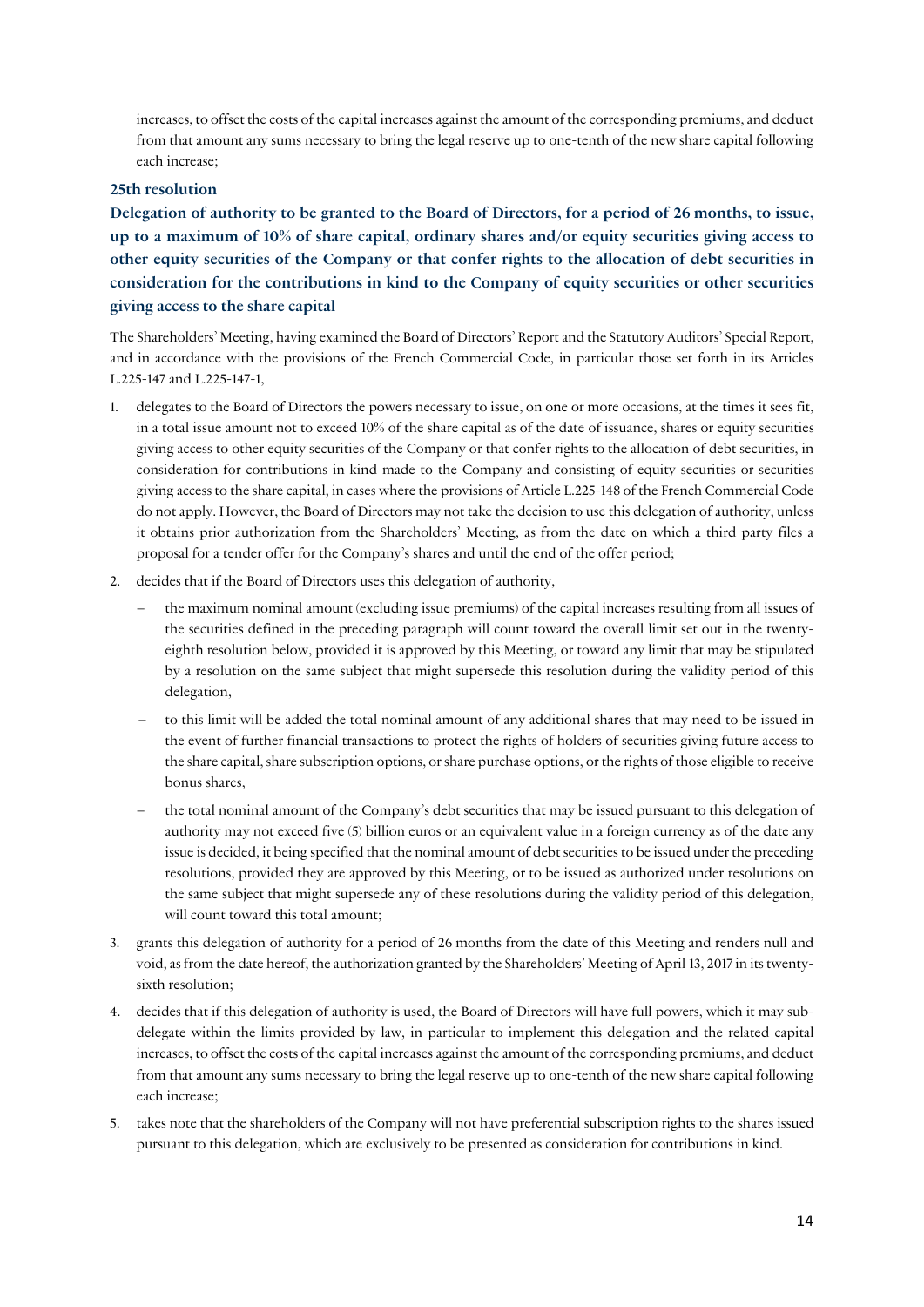**Authorization to be granted to the Board of Directors, for a period of 26 months, to grant subscription employees and/or senior executive officers of the Company and related entities, up to a maximum of options without preferential subscription rights for shareholders or share purchase options to 1% of the share capital** 

The Shareholders' Meeting, having examined the Board of Directors' Report and the Statutory Auditors' Special Report,

- 1. authorizes the Board of Directors, pursuant to Articles L.225-177 *et seq.* of the French Commercial Code, to grant more occasions, to employees and/or senior executive officers of the Company or of any related entities within options either to subscribe for new shares of the Company to be issued in the framework of a capital increase or to purchase existing shares held by the Company, in accordance with applicable laws and regulations, on one or the meaning of Article L.225-180 of the French Commercial Code, or to certain categories thereof;
- share capital as of the date of this Meeting, it being specified that the amount of the capital increase that may result 2. decides that, without prejudice to the adjustment referred to below, the total number of shares that may be acquired through the exercise of the options granted under this authorization may not exceed 1% of the Company's from the exercise of the options will count toward the overall limit of fifty (50) million euros set out in the twentyeighth resolution below, or toward any limit that may be stipulated by a resolution on the same subject that might supersede this resolution during the validity period of this delegation;
- 3. takes note that this authorization entails the express waiver by shareholders, in favor of the recipients of share subscription options, of their preferential rights to subscribe for the shares to be issued as these options are date on which the options are made available; exercised and that it will be executed in accordance with the legal and regulatory provisions applicable as of the
- 4. takes note that the granting of share subscription or share purchase options to the Chairman and Chief Executive Officer or the Group Managing Director(s) may only occur subject to the conditions set forth in Article L.225-186-1 of the French Commercial Code;
- 5. decides that the exercise of options granted to senior executive officers will be subject to meeting the performance conditions determined by the Board of Directors;
- 6. decides that the subscription or purchase price of the shares will be determined by the Board of Directors on the in the case of share purchase options, the price may not be lower than the average purchase price of the shares to date when the option is granted in accordance with the provisions in force on that date, it being specified that this price may not be lower than the average quoted share price over the 20 trading days prior to said date. Moreover, be allocated upon the exercise of said options. The subscription or purchase price of shares under option may not be modified except under the circumstances set forth by law, on the occasion of financial transactions or securities transactions. In this case, the Board of Directors will apply an adjustment, pursuant to regulations, to the number and price of shares under option in order to take into account the impact of these transactions;
- executive officers, options must be exercised within a maximum period of 10 years following their grant date; 7. decides that, subject to the provisions of Article L.225-185 of the French Commercial Code with respect to senior
- 8. grants full powers to the Board of Directors under the limits set forth above in order, notably, to:
	- draw up the list of option recipients,
	- which may include clauses that prohibit the immediate resale of all or a portion of the shares but may not by their recipients before the end of their term of office, or set the number of shares resulting from the exercise determine the terms of the plan(s) and the conditions under which the options may be granted, conditions require a holding period longer than three years after the exercise of options, it being specified that, in any event, with respect to options granted to senior executive officers referred to in Article L.225-185, par. 4 of the French Commercial Code, the Board of Directors may either decide that these options may not be exercised of these options that they are required to hold in registered form until the end of their term of office,
	- set the prices for subscribing for new shares or purchasing existing shares,
	- decide upon the grant date or dates,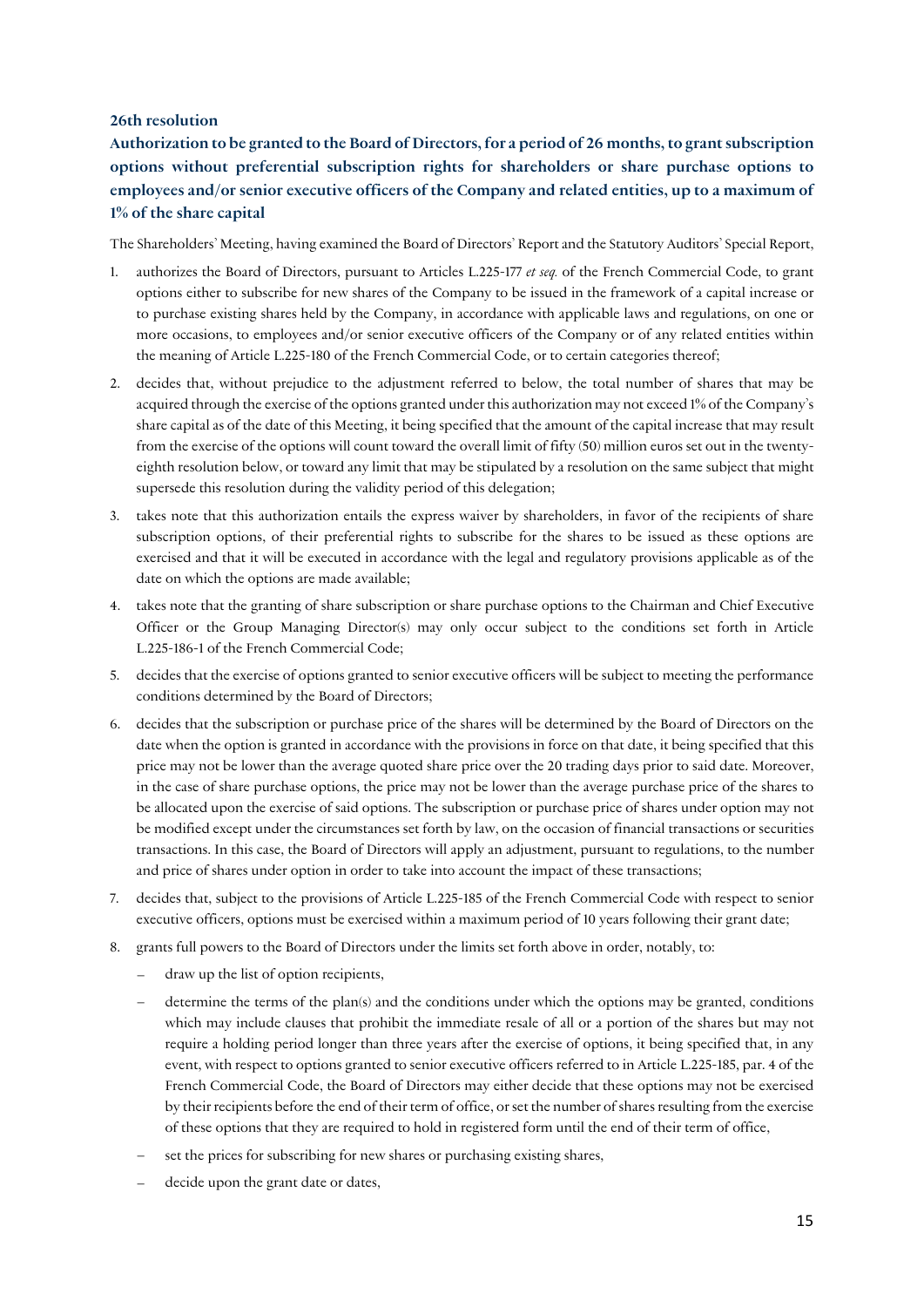- where applicable, make the exercise of any portion or all of the options subject to one or more performance conditions that it will determine,
- complete, either directly or through an intermediary, all acts and formalities to finalize any capital increase made pursuant to the authorization contained in this resolution,
- take the necessary measures to protect the interests of the option recipients if one of the events enumerated in Article L.225-181 of the French Commercial Code takes place,
- provide for the possibility of temporarily suspending the exercise of options for a period not to exceed three months in the event of financial transactions involving the exercise of a right attached to the shares,
- record the capital increases resulting from the exercise of options, amend the Bylaws accordingly, and more generally take any necessary action;
- as the number of shares subscribed for or purchased; 9. takes note that the Board of Directors will inform the Ordinary Shareholders' Meeting every year of the transactions carried out under this resolution, indicating the number and price of options granted and their recipients, as well
- 10. grants this authorization for a period of 26 months from the date of this Meeting and takes note that this delegation supersedes from the date hereof that granted by the Shareholders' Meeting of April 13, 2017 in its twenty-seventh resolution.

# **Delegation of authority to be granted to the Board of Directors, for a period of 26 months, to issue shares and/or securities giving access to the Company's share capital without preferential subscription rights for shareholders, reserved for members of the Group's company savings plans (PEEs), up to a maximum of 1% of the share capital**

 order to comply with the provisions of Article L.225-129-6 of the French Commercial Code, The Shareholders' Meeting, having examined the Board of Directors' Report and the Statutory Auditors' Special Report and acting in accordance with the provisions of Articles L.225-129-2, L.225-138, L.225-138-1, L.228-91, and L.228-92 of the French Commercial Code as well as the provisions of Articles L.3332-1 *et seq.* of the French Labor Code, and also in

- and subject to the requirements specified in Article L.3332-21 of the French Labor Code, it being specified that, as 1. delegates to the Board of Directors its authority to (i) increase the share capital, on one or more occasions and under the conditions set forth in Articles L.3332-1 *et seq.* of the French Labor Code, by issuing shares, or more generally any securities giving access to the Company's share capital, reserved for employees of the Company and of its related entities within the meaning of Article L.3344-1 of the French Labor Code, who are members of a company savings plan (PEE), (ii) grant awards, where applicable, of bonus shares or performance shares, or securities giving access to the share capital in full or partial replacement of the discount set forth in point 4 below, within the limits necessary, the Board of Directors may replace all or part of this capital increase with the transfer, under the same conditions, of securities already issued by the Company;
- delegation supersedes, as from the date hereof, that granted by the Shareholders' Meeting of April 13, 2017 in its 2. grants this delegation of authority for a period of 26 months from the date of this Meeting and takes note that this twenty-eighth resolution;
- 3. decides, subject to the provisions of the twenty-eighth resolution below, that the total number of shares that may be issued under this delegation of authority, including those resulting from shares or securities giving access to the as of the date of this Meeting. To this total number will be added, where applicable, the additional number of shares to be issued, as provided by law, to protect the rights of holders of securities giving access to the Company's Company's share capital that may be awarded as bonus shares in full or partial replacement for the discount, as provided by Articles L.3332-18 *et seq.* of the French Labor Code, may not exceed 1% of the Company's share capital share capital;
- price for existing shares on the regulated market of Euronext Paris over the 20 trading days preceding the date of the decision by the Board of Directors or by the Chief Executive Officer setting the opening date for subscription 4. decides that (i) the subscription price of newly issued shares may be neither higher than the average of the opening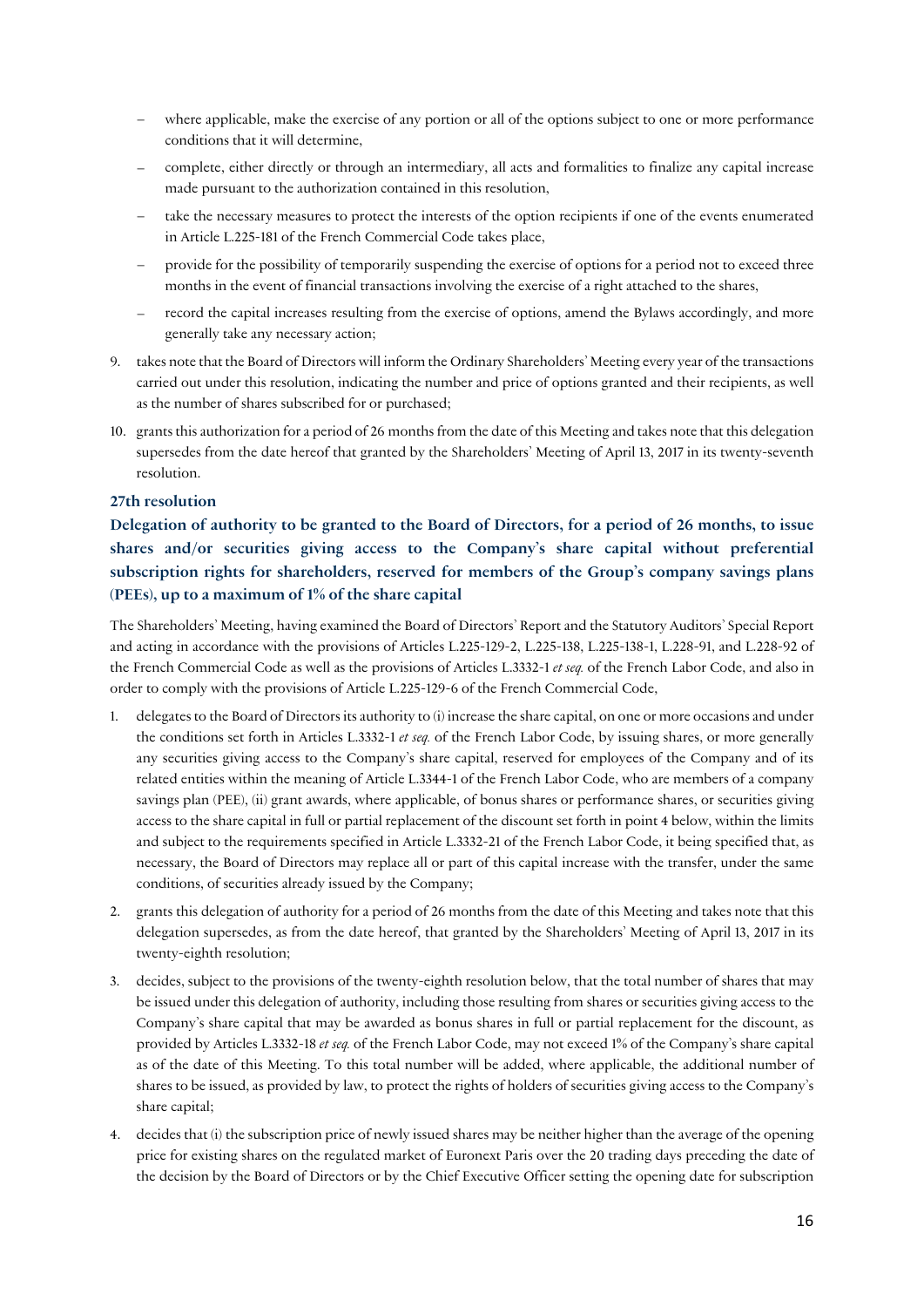reduce or eliminate the discount that might otherwise apply, in order to take into account, in particular, legal and or partially replace this discount with awards of bonus shares and/or securities giving access to the share capital and that (ii) the issue price of the securities giving access to the share capital will be determined as provided by nor more than 20% lower than this average (30% if the holding period for the shares thus subscribed for is 10 years or longer); it being specified that the Board of Directors or the Chief Executive Officer may, where applicable, accounting frameworks as well as tax and social security regimes applicable outside France, or may decide to fully Article L.3332-21 of the French Labor Code;

- 5. decides to exclude the preferential rights of shareholders to subscribe for the shares or securities giving access to the Company's share capital that may be issued pursuant to this delegation of authority and reserved for employees as set forth above, and to waive any rights to bonus shares or securities giving access to the share capital that might be awarded on the basis of this resolution;
- 6. grants full powers to the Board of Directors to implement this delegation, including the option to sub-delegate its authority as provided by law, and in particular to:
	- that may be subscribed for by each employee, determine the requirements to be met by the beneficiaries of the capital increase(s) and in particular the minimum length of service for eligibility, within legal limits, and if applicable the maximum number of shares
	- plans (PEEs) or whether they must be subscribed for via a corporate investment fund (FCPE) or via a mutual decide whether shares must be subscribed for directly by employees enrolled in the Group's company savings fund available exclusively to employee shareholders (SICAVAS),
	- draw up the list of companies whose employees may benefit from the subscription offer,
	- determine whether a specific time period should be granted to employees in order to pay up their securities,
	- set the conditions for enrollment in the Group's company savings plan(s) (PEEs) and draw up or amend their regulations,
	- set the opening and closing dates for the subscription period and the issue price for securities,
	- award bonus shares and/or securities giving access to the share capital, within the limits set forth in Articles L.3332-18 *et seq.* of the French Labor Code, and set the type and amount of reserves, profits, or additional paidin capital to be capitalized,
	- approve the number of new shares to be issued and the reduction rules applicable in the event that an issue is oversubscribed,
	- offset the costs of the share capital increases and the issues of other securities giving access to the share capital against the amount of the premiums corresponding to those increases, and deduct from that amount the sums necessary to bring the legal reserve up to one-tenth of the new share capital following each increase,
	- conclude any agreements and carry out, either directly or indirectly through an agent, any transactions that completion of the planned issues, take any measures and decisions and complete any formalities that may be necessary for the issuance, listing and financial servicing of the securities issued pursuant to this delegation and for the exercise of any rights that may be attached to these securities, or which may result from the capital may be necessary, including any formalities that are required by the capital increases and any corresponding amendments to the Bylaws, and in general, enter into any agreement necessary to ensure the successful increases completed;
- 7. authorizes the Board of Directors, subject to the requirements of this delegation, to sell the Company's shares to the recipients as provided for by Article L.3332-24 of the French Labor Code.